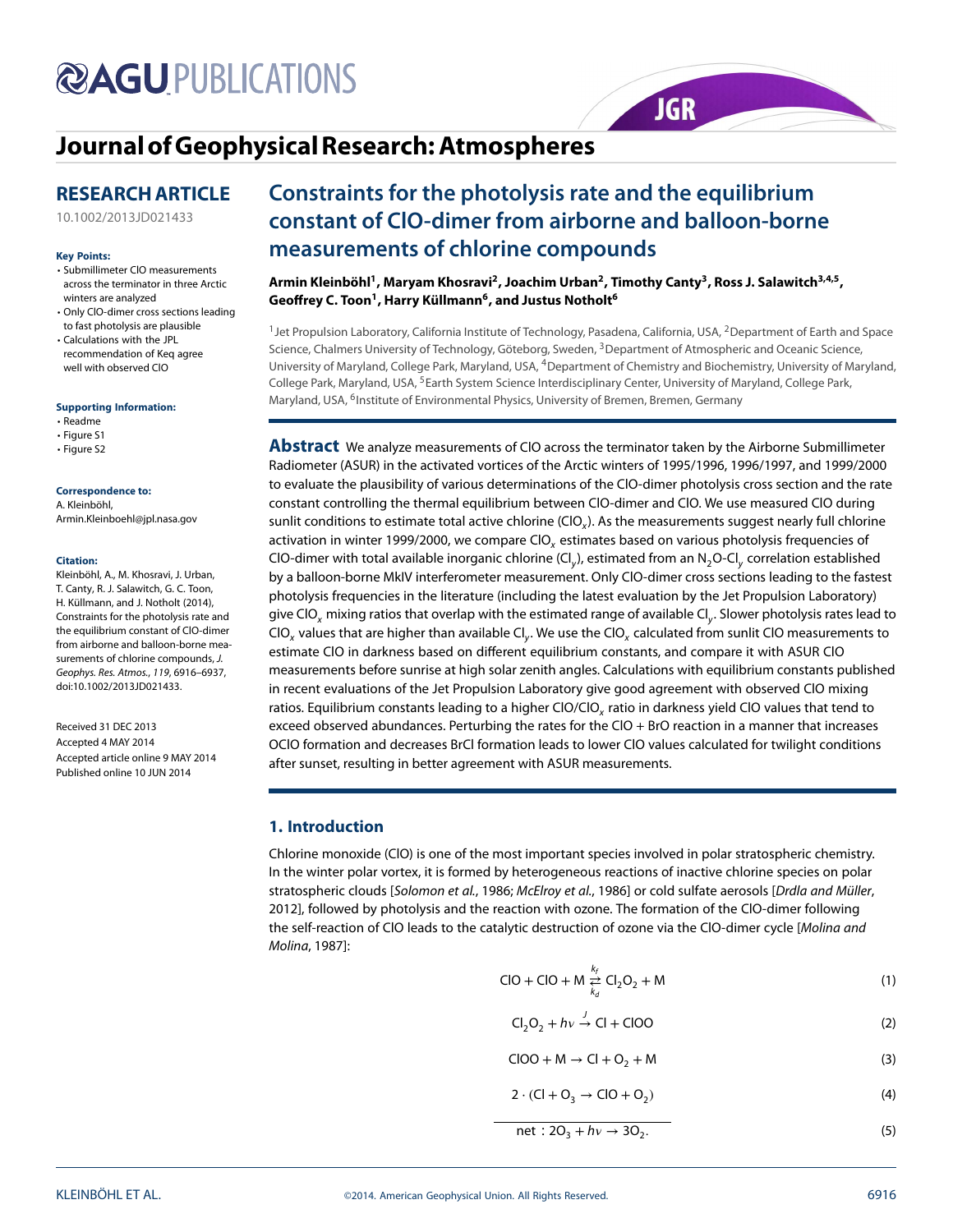The ClO-dimer cycle is the most important catalytic cycle in polar ozone destruction [e.g., World Meteorological Organization (WMO), 2010; Stratospheric Processes and their Role in Climate (SPARC), 2009]. The speed at which the catalytic ozone destruction takes place is primarily determined by the photolysis rate (J) driv-ing the decomposition of the CIO-dimer in reaction [\(2\)](#page-0-0). Throughout this paper, CIO-dimer and  $Cl_2O_2$  will be used interchangeably. The photolysis rate primarily depends on the absorption cross sections of  $Cl_2O_2$ . As it has the unit of inverse seconds, it is often called photolysis frequency; in the following these terms will be used synonymously. We note that the photolysis rates and equilibrium constants dealt with in this paper are with reference to the molecular structure ClOOCl. In addition to this isomer, other ClO-dimer isomers have been identified [McGrath et al., 1988], although they are thought to be too small in abundance to affect the balance between ClO and its dimer [SPARC, 2009] and will not be part of this analysis.

During daytime the ClO concentration is determined by the ratio of the destruction of ClO-dimer through photolysis (reaction [\(2\)](#page-0-0)) and thermal dissociation (back reaction in equation [\(1\)](#page-0-1)), and the formation of ClO-dimer through the forward reaction in equation [\(1\)](#page-0-1). In darkness, when photolysis shuts off, the ClO concentration approaches an equilibrium with its dimer [Brune et al., 1990; Vömel et al., 2001], which is governed by an equilibrium constant given by

$$
K_{\text{eq}} = \frac{k_f}{k_d},\tag{6}
$$

where  $k_f$  is the formation rate and  $k_d$  is the dissociation rate of Cl<sub>2</sub>O<sub>2</sub>.

Many measurements of the  $Cl<sub>2</sub>O<sub>2</sub>$  absorption cross sections have been performed over the last quarter century. Most of the results from the late 1980s and 1990s were incorporated into the recommendation of the Jet Propulsion Laboratory (JPL) catalogue released in 2002 [Sander et al., 2003], which also stayed unchanged in the releases of 2006 [Sander et al., 2006] and 2009 [Sander et al., 2009]. Using these reaction rates, chemical transport models for the polar stratosphere have been reasonably successful in simulating the observed rate of chemical loss of polar ozone in winter and spring [e.g., Chipperfield et al., 2005; Frieler et al., 2006; Tripathi et al., 2006]. The laboratory measurement of the Cl<sub>2</sub>O<sub>2</sub> cross section by Pope et al. [2007] caused significant new activity in this field [SPARC, 2009]. The J value for Cl<sub>2</sub>O<sub>2</sub> based on the Pope et al. [2007] measurement would slow down modeled catalytic ozone destruction significantly, leading to major discrepancies between observed and modeled ozone loss [e.g., von Hobe et al., 2007]. However, subsequent laboratory measurements by Chen et al. [2009] and Papanastasiou et al. [2009] suggest a much higher photolysis frequency for Cl<sub>2</sub>O<sub>2</sub>, calling the validity of the measurements by Pope et al. [2007] into question. The cross sections by Papanastasiou et al. [2009] are now recommended for use in kinetic studies in the new version of the kinetics evaluation by the Jet Propulsion Laboratory [Sander et al., 2011]. The most recent laboratory measurements by Young et al. [2014] yielded cross sections at visible wavelengths in addition to the UV, which provides guidance for extrapolating cross sections in the UV to higher wavelengths. Figure [1](#page-2-0) summarizes the ClO-dimer absorption cross sections published in the literature. Significant differences exist between measurements of the last 5 years and other published laboratory measurements that show lower J values [e.g., Huder and DeMore, 1995; Pope et al., 2007; von Hobe et al., 2009]. As the photolysis rate that controls reaction [\(2\)](#page-0-0) tends to be the rate-limiting step in the ClO-dimer cycle, the Cl<sub>2</sub>O<sub>2</sub> cross section has a significant effect on the speed at which ozone loss progresses in the polar winter stratosphere [e.g., von Hobe et al., 2007].

Numerous field campaigns have been designed to provide quantitative constraints on the photochemistry of ClO and related species, given the importance of these processes for our understanding of polar ozone loss. Pioneering work was done by Kawa et al. [1992], who performed a comprehensive examination of the consistency of chlorine partitioning using published rate parameters. Follow-on studies examined rate parameters related to chlorine partitioning using ground-based microwave measurements [Shindell and deZafra, 1996], balloon-borne measurements [Pierson et al., 1999], and airborne measurements of ClO [Avallone and Toohey, 2001]. Vömel et al. [2001] analyzed balloon-borne measurements of ClO at sunset to isolate the parameter  $k_f$  and showed it to be in good agreement with laboratory measurements by Bloss et al. [2001], which were incorporated into the JPL recommendation of 2002 [Sander et al., 2003]. Stimpfle et al. [2004] analyzed airborne in situ measurements of ClO and its dimer and concluded that the photolysis frequencies based on cross sections recommended by Sander et al. [2003] were in good agreement with measurements, assuming a dimer formation rate recommended by DeMore et al. [2000]. von Hobe et al. [2007] evaluated laboratory data together with theoretical studies and field measurements and found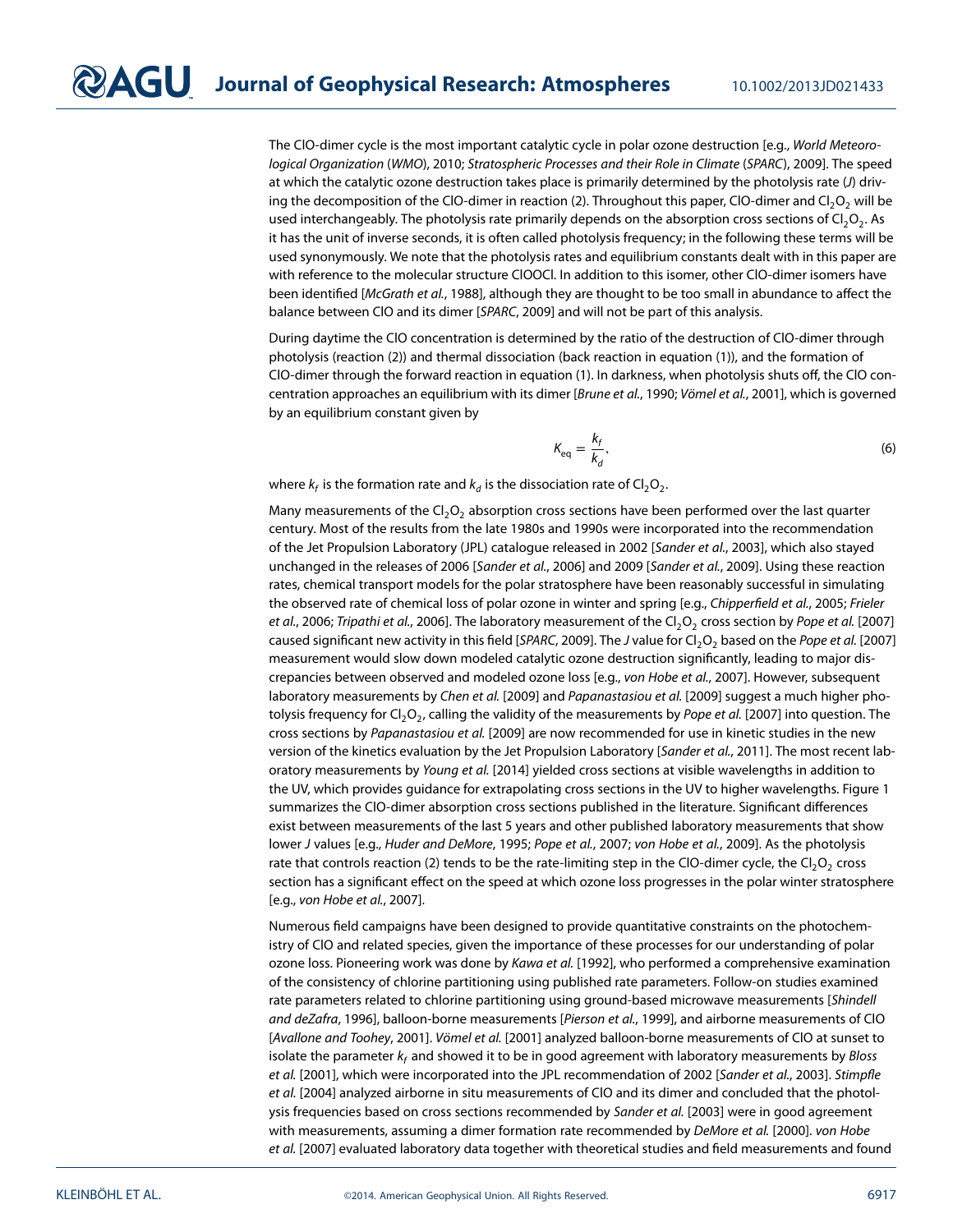

<span id="page-2-0"></span>Figure 1. Absorption cross sections of CIO-dimer as published in the literature (Pope07: Pope et al. [2007], HD95: Huder and DeMore [1995], Hobe09: von Hobe et al. [2009], JPL02: Sander et al. [2003], Burkholder90: Burkholder et al. [1990], Papanastasiou09: Papanastasiou et al. [2009], Young14: Young et al. [2014]). Solid lines indicate the wavelength range of the measurements, while dashed lines show the extrapolation to higher wavelengths used to calculate photolysis frequencies. In the case of Young14, the dashed lines additionally show an interpolation between the measurements at UV and visible wavelengths. Symbols show absolute cross sections that were measured at isolated frequencies (Lien09: Lien et al. [2009], Wilmouth09: Wilmouth et al. [2009], Chen09: Chen et al. [2009], Jin10: Jin et al. [2010]). The inset shows the region around 248 nm in greater detail.

that photolysis cross sections between Burkholder et al. [1990] and the recommendation of Sander et al. [2006] were plausible. Schofield et al. [2008] and Kremser et al. [2011] analyzed airborne in situ measurements and ground-based microwave measurements of ClO, respectively, and suggested ratios of J/k<sub>f</sub> up to a factor of 2 larger than recommended in Sander et al. [2006]. Recently, Suminska-Ebersoldt et al. [2012] analyzed airborne ClO in situ measurements during sunrise and suggested photolysis frequencies that are higher than the ones based on cross sections by Pope et al. [2007]. They found that photolysis frequencies between the ones based on cross sections by Papanastasiou et al. [2009] and based on von Hobe et al. [2009] scaled to the absolute cross-section measurement by Lien et al. [2009] gave reasonable agreement with their measurements.

Here we present measurements of ClO across the terminator in the polar stratosphere, taken by the Airborne SUbmillimeter Radiometer (ASUR) in the Arctic winters of 1995/1996, 1996/1997, and 1999/2000. We use CIO measurements at low solar zenith angles to estimate the total active chlorine, CIO<sub>x</sub>, defined as

<span id="page-2-1"></span>
$$
CIO_x = CI + CIO + 2Cl_2O_2 + OClO + BrCl + HOCl.
$$
 (7)

As concentrations of Cl atoms, OClO, BrCl, and HOCl tend to be much smaller than of ClO and  $Cl_2O_2$  in the winter polar lower stratosphere; for practical purposes, CIO<sub>x</sub> will be dominated by the sum of CIO and twice its dimer. We estimate total available inorganic chlorine  $CI_v$  using measurements of  $N_2O$  in January 2000 and a N<sub>2</sub>O-Cl<sub>y</sub> correlation established by a balloon measurement of the MkIV interferometer in December 1999 [Salawitch et al., 2002]. We compare various CIO<sub>x</sub> estimates for different J values of CIO-dimer, based on absorption cross sections given in JPL 2002 [Sander et al., 2003], Huder and DeMore [1995], von Hobe et al. [2009], Pope et al. [2007] (yields lowest J value), and Burkholder et al. [1990] and Papanastasiou et al. [2009] (yield highest J values), with the  $Cl<sub>v</sub>$  estimate. As the CIO measurements in January 2000 show nearly full chlorine activation, the comparison of CIO<sub>x</sub> with CI<sub>v</sub> provides firm conclusions on the consistency between various laboratory measurements, atmospheric observations, and photochemical theory.

We give particular attention to the recent work by Lien et al. [2009, hereinafter Lien09], which provided an absolute cross-section measurement of ClO-dimer at 248 nm (purple dots in Figure [1\)](#page-2-0). The Lien09 cross section is higher than other absolute cross-section measurements in the literature [e.g., Burkholder et al., 1990; Papanastasiou et al., 2009] as well as past JPL recommendations [Sander et al., 2003]. Most laboratory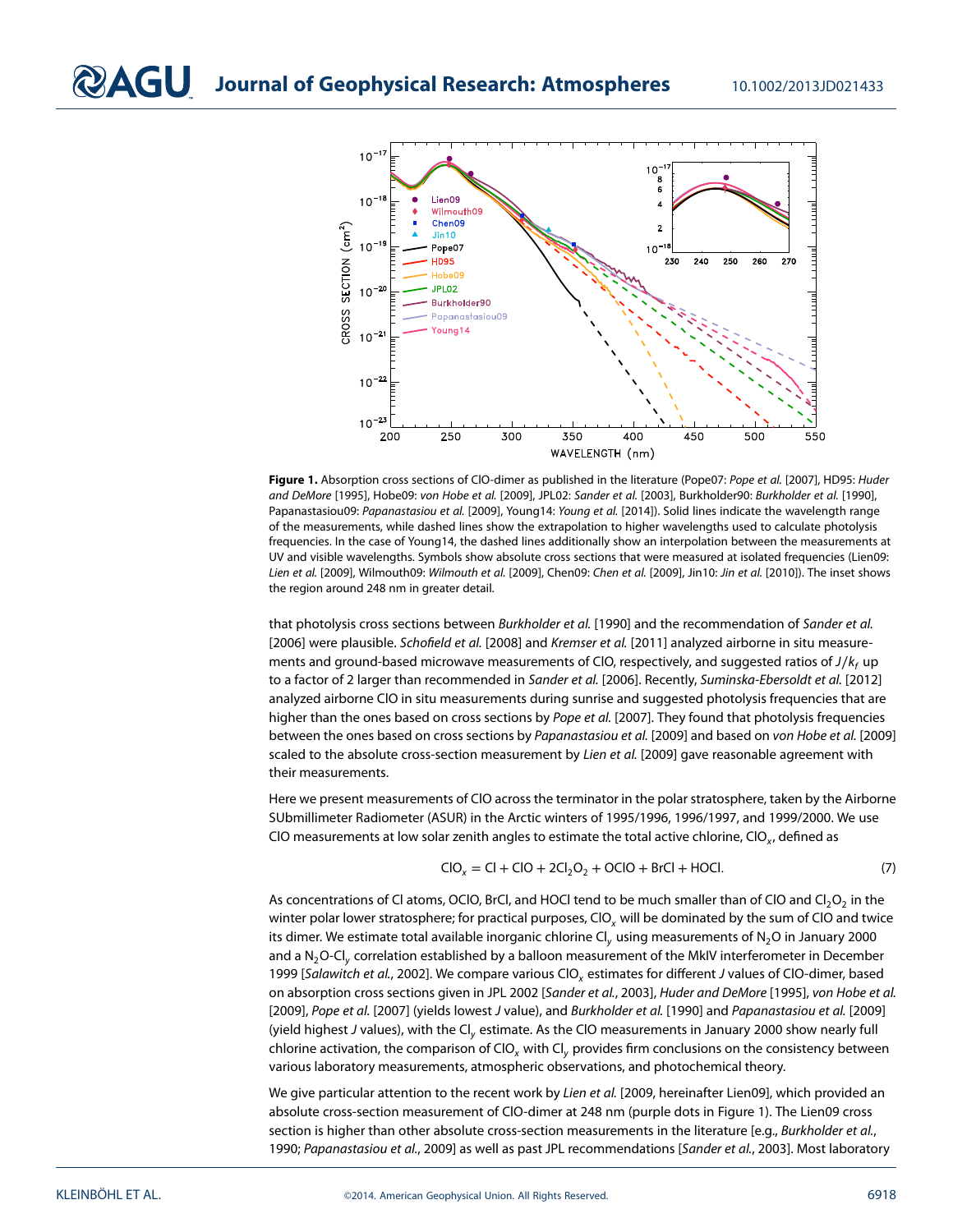determinations of the absorption cross-section spectrum of ClO-dimer are relative measurements, scaled to match an absolute value around 248 nm. The higher cross section by Lien09 would lead to higher J values and hence a faster ClO-dimer cycle, when relative absorption cross-section spectra of ClO-dimer are scaled according to their results. We note that absolute cross-section measurements recently published by Wilmouth et al. [2009] are more in line with previous measurements at 248 nm (pink diamonds in Figure [1\)](#page-2-0).

Another uncertainty in the behavior of CIO arises from the equilibrium constant ( $K_{eq}$ ), which determines the thermally controlled partitioning of ClO and its dimer in reaction [\(1\)](#page-0-1), leading to uncertainties in the amount of ClO present in twilight and nighttime conditions. Estimates of the equilibrium constant from laboratory measurements and atmospheric CIO measurements differ. The equilibrium constant measured by Cox and Hayman [1988] is in very good agreement with atmospheric measurements by Avallone and Toohey [2001] at stratospheric temperatures [von Hobe et al., 2007], while values of  $K_{eq}$  published in recent JPL recommendations [Sander et al., 2006, 2009] are higher. Atmospheric measurements by von Hobe et al. [2005] yielded a much lower equilibrium constant at stratospheric temperatures; however, von Hobe et al. [2007] note that equilibrium might not have been established in these measurements. Nighttime observations of ClO and its dimer by Stimpfle et al. [2004] using airborne in situ instrumentation show good agreement with equilibrium constants by Cox and Hayman [1988] and Avallone and Toohey [2001], while nighttime ClO observations by Suminska-Ebersoldt et al. [2012] require the equilibrium constant based on Plenge et al. [2005] to yield ClO<sub>y</sub> amounts that are below the total available inorganic chlorine. Satellite measurements of nighttime ClO from the Sub-Millimetre Radiometer instrument on the Odin satellite were found to be in agreement with model calculations using  $K_{eq}$  from von Hobe et al. [2005] at temperatures around 210 K and from Cox and Hayman [1988] for lower temperatures, while K<sub>eq</sub> from the JPL recommendation [DeMore et al., 2000] leads to an underestimate of observed nighttime ClO [Berthet et al., 2005]. ClO measurements from the Microwave Limb Sounder on EOS-Aura were used to analyze the temperature dependence of  $K_{eq}$  [Santee et al., 2010]. Good agreement is achieved with the formulation of Avallone and Toohey [2001] but agreement is still within the error bars when the JPL recommendations by Sander et al. [2006, 2009] are considered, while  $K_{eq}$  from von Hobe et al. [2005] leads to higher nighttime ClO than observed.

We use a one-dimensional photochemical model to calculate the variation of ClO with solar zenith angle (SZA) across the day-night and night-day transitions for the different photolysis cross sections and equilibrium constants. We compare the calculations with the ClO measurements across the terminator and draw conclusions on the plausibility of various determinations of  $K_{eq}$ .

The day-night transition of ClO is to a large extent influenced by the formation rate of ClO-dimer (forward reaction in equation [\(1\)](#page-0-1)). This termolecular reaction can be parameterized as

$$
k_f = \frac{k_0[M] \cdot k_{\infty}}{k_0[M] + k_{\infty}} \cdot 0.6^{(1 + (lg(k_0[M]/k_{\infty}))^2)^{-1}},
$$
\n(8)

where [M] is the molecular air density. Sander et al. [2003] give the low-pressure limit as  $k_0 = 1.6 \cdot 10^{-32} (T/300)^{-4.5} \frac{\text{cm}^6}{\text{molecules}^2 \cdot \text{s}}$  and the high-pressure limit as  $k_\infty = 2 \cdot 10^{-12} (T/300)^{-2.4} \frac{\text{cm}^3}{\text{molecules} \cdot \text{s}}$ , where  $T$  is the temperature in K. Subsequent revisions to this reference have only provided updates to the high-pressure limit, which has only a minor influence on chemistry in the stratosphere, so all analyses in the following are performed with reference to the ClO-dimer formation rate of Sander et al. [2003].

The behavior of ClO across the day-night transition is also influenced by the reaction between ClO and BrO. This reaction has three branches [Friedl and Sander, 1989], yielding the products OClO, ClOO, and BrCl, respectively,

$$
ClO + BrO \rightarrow Br + OClO \tag{9}
$$

$$
\rightarrow \text{Br} + \text{CIOO} \tag{10}
$$

<span id="page-3-2"></span><span id="page-3-1"></span><span id="page-3-0"></span>
$$
\rightarrow BrCl + O_2. \tag{11}
$$

The branching ratios of the ClO + BrO reaction are uncertain and have been previously examined based on measurements of OClO obtained during twilight [Salawitch et al., 1988] and nighttime [Canty et al., 2005]. The decrease of ClO versus SZA during the day-night transition is sensitive to the ClO-dimer formation rate and the rate of reaction of ClO with BrO, and uncertainties in the various branches of the ClO + BrO reaction will lead to different behavior. We will study this influence using the one-dimensional model in comparison with the ASUR ClO measurements.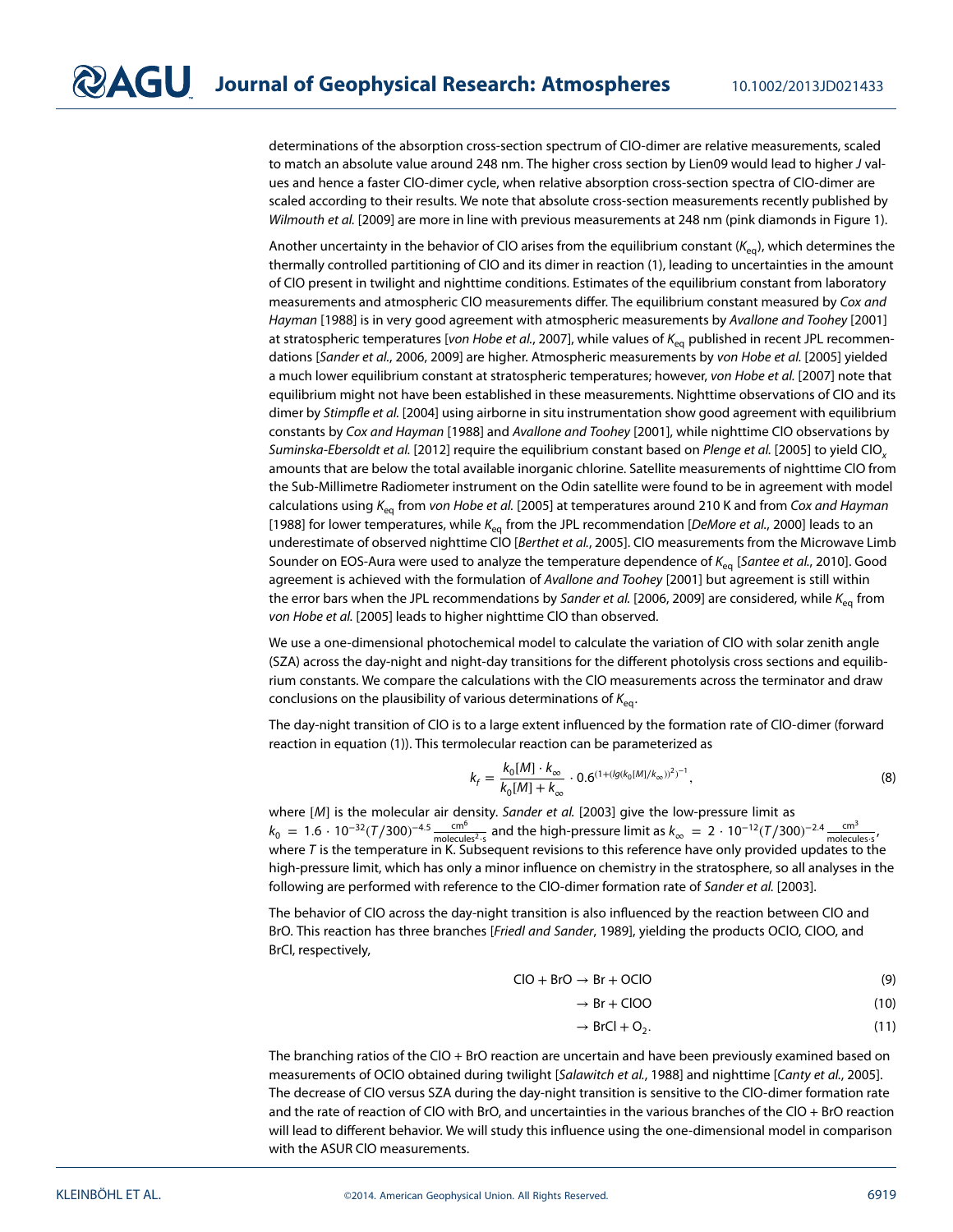The paper is structured in the following way: In section [2,](#page-4-0) we describe the instruments and measurements used in this study. In particular, we introduce the Airborne SUbmillimeter Radiometer (ASUR) and its measurement characteristics, as well as its measurements of ClO and other gases relevant to this study in section [2.1.](#page-4-1) We describe the MkIV balloon-borne Fourier transform interferometer and its measurements in section [2.2.](#page-7-0) This section also describes the derivation of  $Cl<sub>v</sub>$  from the MkIV measurements. Section [3](#page-8-0) deals with the model simulations employed to interpret the measurements. In section [3.1,](#page-8-1) we derive ClO<sub>x</sub> from ASUR ClO measurements at low solar zenith angles using a photochemical model in diurnal steady state [Stimpfle et al., 2004; Canty et al., 2005] and compare it with available Cl<sub>v</sub> to draw conclusions on the plausibility of various photolysis frequencies. We introduce model simulations of the diurnal variation of ClO with the MISU-1D model [Jonsson, 2006; Khosravi et al., 2013] in section [3.2.](#page-11-0) These simulations are used to interpret ASUR ClO measurement sequences across the sunrise terminator and draw conclusions on the plausibility of various formulations of  $K_{eq}$  in section [3.3.](#page-14-0) Section [3.4](#page-15-0) discusses calculations with the same model to evaluate the ClO-BrO cycle based on an ASUR ClO measurement sequence across the sunset terminator. We summarize our conclusions in section [4.](#page-18-0)

#### <span id="page-4-1"></span><span id="page-4-0"></span>**2. Measurements**

#### **2.1. Airborne Submillimeter Measurements**

The key measurements used in this study were obtained by the Airborne SUbmillimeter Radiometer (ASUR) [von König et al., 2000, and references therein]. The instrument uses a liquid helium cooled detector to measure the emission of submillimeter radiation in a frequency range between 604.3 and 662.3 GHz. Before 1999, the frequency range was 624–654 GHz. An acousto-optical spectrometer is used for the acquisition of spectra. A filter bank was also available until 1997. The ASUR instrument is operated on board an aircraft flying at 10–12 km altitude to avoid signal absorption by tropospheric water vapor. Observations were performed through a high-density polyethylene window on the starboard side of the aircraft. Atmospheric measurements were taken at a stabilized elevation angle of 12◦; hence, the location of the origin of the stratospheric signal is offset from the flight track. For signals originating 10 km above the aircraft, the horizontal offset is about 47 km perpendicular to the flight track. An atmospheric measurement is bracketed by measurements of calibration loads at ambient and liquid nitrogen temperatures. This measurement cycle takes about 6 s to complete.

By analyzing the spectrally resolved pressure broadened emission lines with optimal estimation [Rodgers, 2000], vertical profiles of the volume mixing ratio (VMR) of ClO, HCl, ozone, N2O, and other trace gases can be retrieved over an altitude range of about 15–40 km with a typical vertical resolution of 6–10 km in the lower stratosphere. For the retrieval, spectra from several measurement cycles are integrated to improve the signal-to-noise ratio. This integration time determines the horizontal resolution of the measurement along the flight track. With an aircraft speed of about 700 km h<sup>−</sup>1, ClO measurements have horizontal resolutions of ~50 km, while for N<sub>2</sub>O horizontal resolutions of ~25 km and for HCl and ozone horizontal resolutions of less than 20 km are achieved.

The accuracy of the ASUR measurement is composed of the statistical error, which is mainly determined by the noise in the measurement and the quality of the fit, and by systematic error sources. Estimates of the systematic error include contributions from uncertainties in the observation angle, the actual flight altitude, and uncertainties in the calibration system, such as the reflectivity of the cold calibration load. The systematic error also includes uncertainties in the model parameters used for the inversion, e.g., spectroscopic parameters like line intensities and pressure broadening coefficients, meteorological profiles, and the parameterization of continuum absorption [von König, 2001]. Adding these sources quadratically and taking the statistical error into account results in an accuracy of 10% or 0.15 ppb, whichever is higher, for a typical ClO profile in an altitude range between 15 and 40 km. For HCl, the accuracy is approximately 15% or 0.1 ppb, whichever is higher, while for  $N_2O$ , these values are 15% and 30 ppb [von König, 2001; Kleinböhl et al., 2002]. These uncertainty estimates, as well as all others in this paper, are considered  $1\sigma$  errors.

For this study new ClO retrievals were performed such that all retrievals are based on a consistent set of input parameters. Figure [2](#page-5-0) (left) shows the a priori profile and the a priori error used in the new set of retrievals. The a priori error is a compromise between the one used in the original retrievals from the SAGE-III Ozone Loss and Validation Experiment (SOLVE) campaign in 1999/2000 [Bremer et al., 2002], and the one used for the analyses in the 1990s [Urban, 1998]. The resulting averaging kernels for a typical ClO retrieval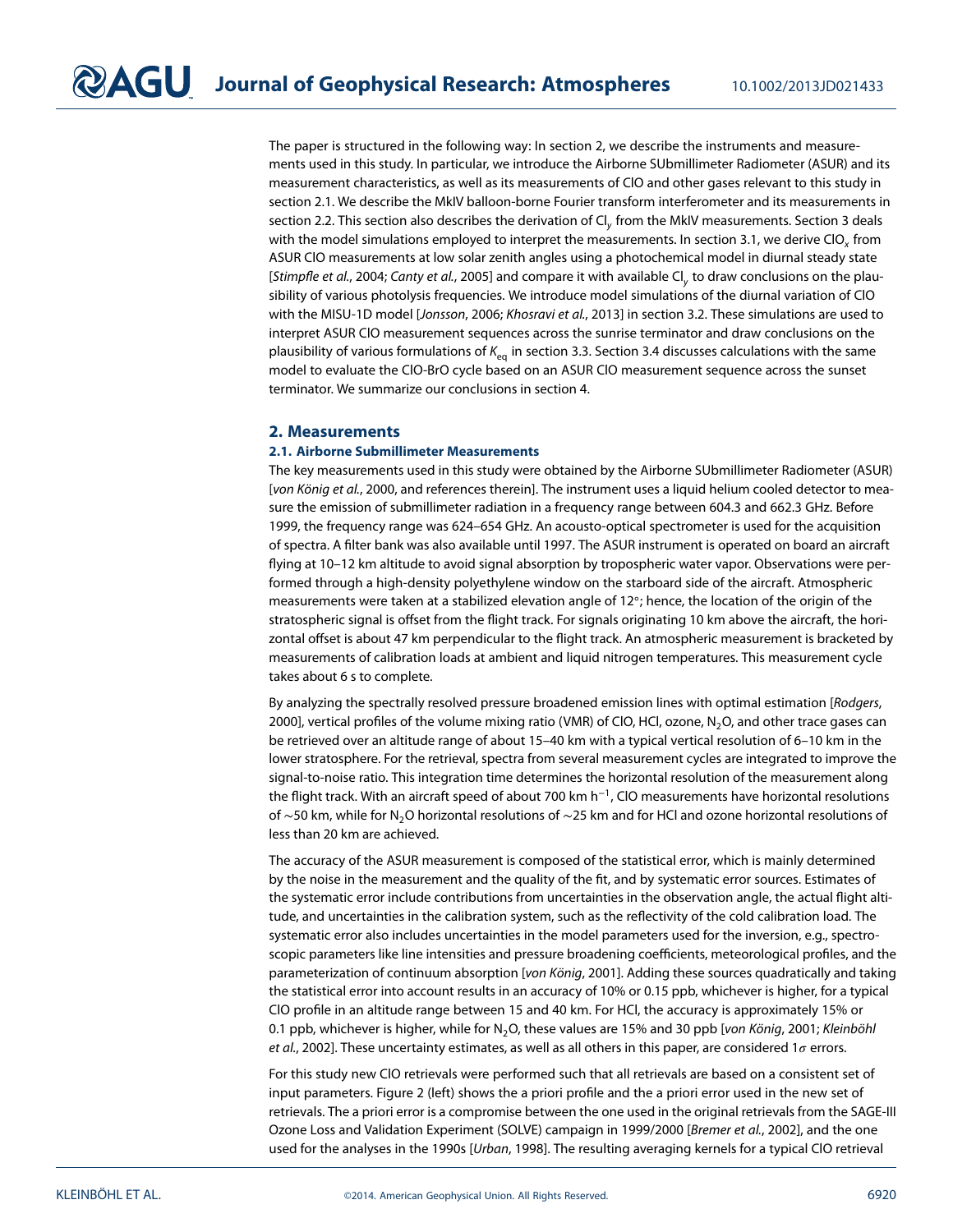

<span id="page-5-0"></span>Figure 2. (left) ClO a priori profile and a priori error (marked as error bars) used in the ASUR retrieval. (middle) ClO averaging kernels resulting from the ASUR retrieval. Kernels at higher altitude levels are drawn in successively lighter gray. (right) Full width at half maximum (FWHM) of the averaging kernels.

are shown in Figure [2](#page-5-0) (middle). The kernel centered at 20 km altitude has a full width at half maximum of about 7–8 km (Figure [2](#page-5-0) (right)).

Table [1](#page-5-1) gives an overview on the research flights considered in this paper, during which the diurnal variation of ClO was measured by the ASUR instrument. These flights took place during three different Arctic winters. During two of the flights transitions from night to day were observed, while during the other flight a transition from day to night was measured. A fourth flight that took place on 25 February 1996 is not considered because it seemed to have encountered quite variable conditions of activated chlorine [Urban, 1998].

All flights were performed inside the polar vortex and encountered perturbed chlorine chemistry. The flights in 1996 and 1997 were short flights on board the German research aircraft Falcon. These flights were designed to measure the diurnal variation of CIO [Urban, 1998]. They were conducted west of Kiruna, Sweden, and roughly followed a circle of constant latitude. On one leg of a flight, ClO was measured almost continuously over the terminator, while on the opposite leg, other species were measured, interspersed with occasional measurements of ClO. For the flight in 1997, the track was optimized based on meteorological wind analyses to allow nearly the same air masses to be measured on both flight legs [Eyring, 1999]. The flight in 2000 was performed on board the NASA DC-8 research aircraft and had multiple objectives. Continuous ClO measurements were made along a profile of nearly constant longitude, capturing a night-day transition. Other species, in particular HCl and  $N_2O$ , were measured by ASUR in the vicinity of the ClO observations.

Figure [3](#page-6-0) shows the retrieved ClO profiles from ASUR measurements versus SZA along each flight track across the terminator, together with the location and equivalent latitude of each measurement. Equivalent latitude is a measure of the area enclosed by a line of constant potential vorticity, where this area is assumed to be circular and centered on the pole.

<span id="page-5-1"></span>**Table 1.** Key Parameters of the ASUR Flights Where ClO Across the Terminator was Measured

| Campaign               | Date of Flight | Location <sup>a</sup> | Aircraft          | Type of Transition |
|------------------------|----------------|-----------------------|-------------------|--------------------|
| <b>GOME</b> validation | 2 Mar 1996     | 70.3°N.16.9°E         | <b>DLR</b> Falcon | Night-Day          |
| <b>ILAS</b> validation | 25 Feb 1997    | 69.7°N.3.8°E          | <b>DLR</b> Falcon | Day-Night          |
| SOLVE.                 | 23 Jan 2000    | 69.0°N,16.8°E         | NASA DC-8         | Night-Day          |

aLocation gives the approximate location where a solar zenith angle of 90° was reached.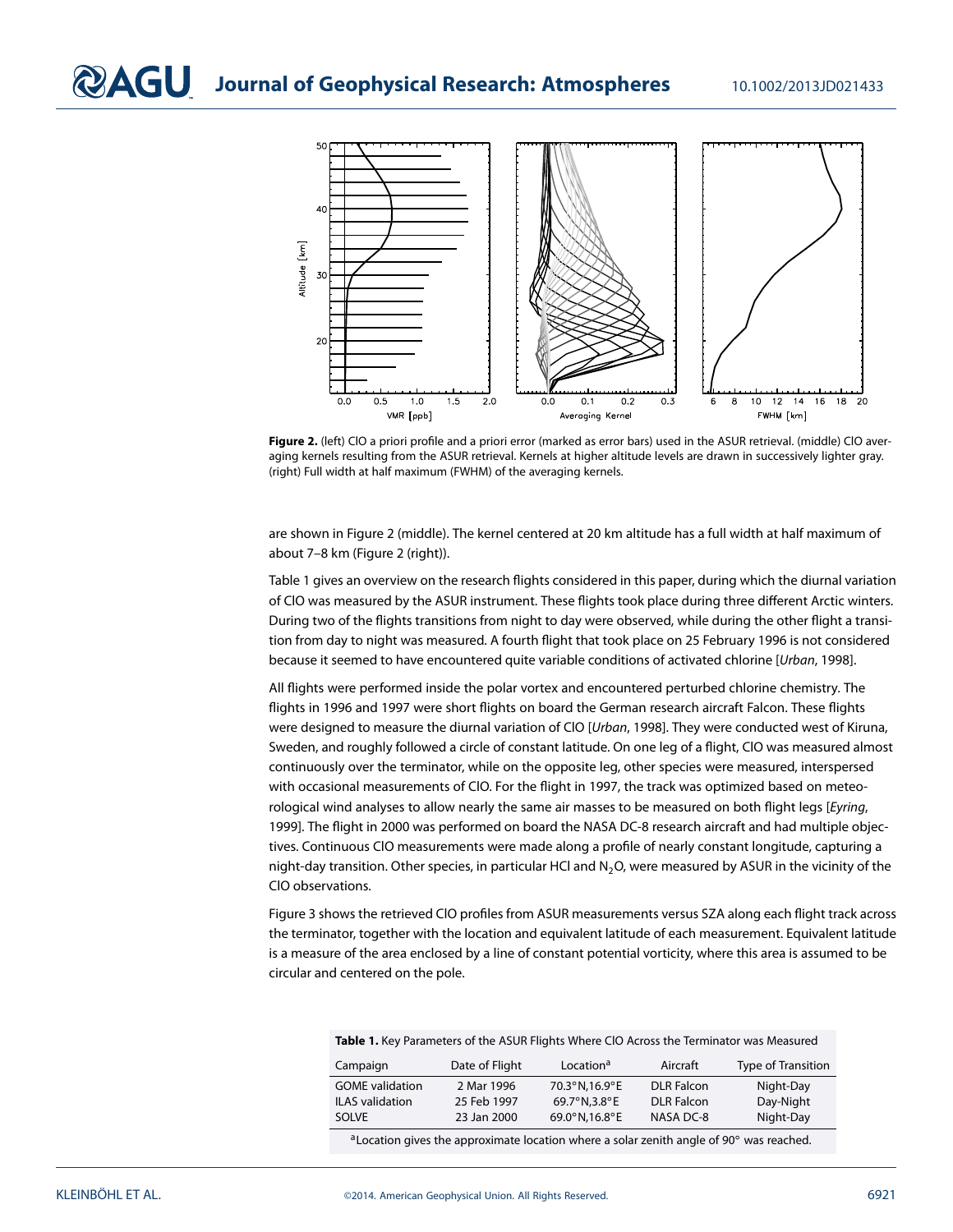

<span id="page-6-0"></span>**Figure 3.** Color-contoured ClO volume mixing ratio profiles retrieved from ASUR measurements on flights across the terminator on (a) 2 March 1996, (b) 25 February 1997, and (c) 23 January 2000. Note that the color scale in Figure [3c](#page-6-0) is different from the one in Figures [3a](#page-6-0) and [3b](#page-6-0). Black dashes on the contour plot show the locations of the actual measurements. The dotted line indicates the astronomical terminator. The line plots show latitude (black), equivalent latitude at 475 K (green), and equivalent latitude at 550 K (red) of each measurement with reference to the left y axis, as well as the longitude (blue) of each measurement with reference to the right y axis.

In March 1996, a sunrise flight was performed. The equivalent latitudes both at 475 K and 550 K potential temperature (corresponding to about 19 and 22 km altitude) stay between 70◦ and 75◦ throughout the flight. The maximum ClO observed was about 1.1 ppb at 87.5◦ SZA at 20 km altitude.

The February 1997 flight was a sunset flight. Homogeneous conditions in terms of equivalent latitude were recorded for low solar zenith angles, while equivalent latitudes increased slightly toward higher solar zenith angles. The route for this flight was planned such that the outbound leg measured roughly the same air masses at nearly constant SZAs as the inbound leg over the terminator. Chlorine activation showed little inhomogeneity along this outbound leg, with ClO mixing ratios varying only by about  $\pm$ 5% (not shown). These mixing ratios are consistent with vortex averages of ClO observed by Santee et al. [1997], who also reported large areas of activated ClO to be still present at this season. Maximum ClO values were observed to be around 0.85 ppb at 20 km between 83◦ and 86◦ SZA. Note that the ClO VMR across the terminator changes more slowly in sunset conditions compared to sunrise conditions.

The flight in January 2000 again was a sunrise flight. Maximum ClO values of about 1.8 ppb were observed at 20 km at SZAs of 83◦–85◦. Figure [4](#page-7-1) shows a retrieved HCl profile in the vicinity of the ClO measurements. HCl mixing ratios are essentially zero in a region around 18–20 km altitude. High ClO mixing ratios were measured together with very low HCl mixing ratios throughout the vortex in mid- to late-January 2000 [Bremer et al., 2002]. This suggests that conditions inside the vortex were close to full activation. This is supported by in situ measurements of  $CINO<sub>3</sub>$  from the ER-2 high-altitude aircraft. CINO<sub>3</sub> mixing ratios at lower stratospheric altitudes inside the vortex were reported to be below the detection limit of 20 parts per trillion (ppt) for flights conducted in mid- to late-January 2000 (including a flight on 23 January 2000) [Wilmouth et al., 2006]. Equivalent latitudes along the ClO measurement sequence by ASUR are somewhat variable. However, the lowest equivalent latitude during this measurement sequence was 70◦, well inside the Arctic vortex in January 2000 [Kleinböhl et al., 2002]. This suggests that the flight on 23 January 2000 is suitable for a meaningful analysis despite variations in equivalent latitude.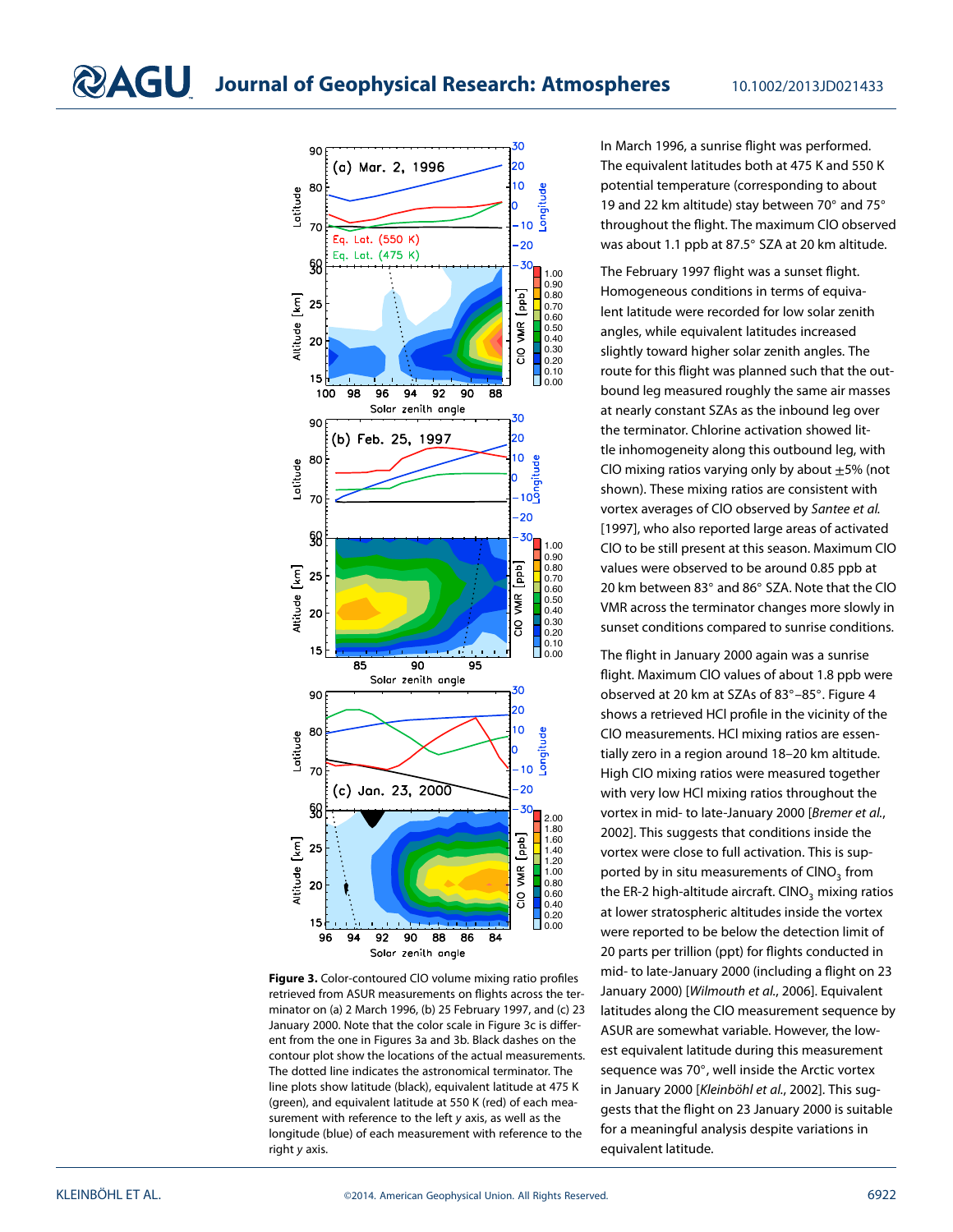<span id="page-7-0"></span>

<span id="page-7-1"></span>

#### **2.2. Balloon-Borne FTIR Measurements**

Ancillary measurements that constrain the total available inorganic chlorine (Cl<sub>v</sub>) in the lower stratosphere were performed by the JPL MkIV Fourier transform interferometer [Toon, 1991]. The MkIV covers a spectral range between 650 and 5650 cm<sup>−</sup><sup>1</sup> with a spectral resolution of  $\sim$ 0.01 cm<sup>-1</sup>. It is operated on a high-altitude balloon and views the Sun through the atmospheric limb at sunset or sunrise. Due to the long viewing path through the atmosphere, MkIV provides high sensitivity to more than 30 trace gases, among them the Cl<sub>v</sub> constituents HCl, CINO<sub>3</sub>, CIO, and HOCl, as well as stratospheric tracers like  $N_2O$ and  $CH<sub>4</sub>$ .

On 3 December 1999, MkIV performed a sunset flight from Esrange, Sweden (67.9◦N, 21.1◦E) [Coffey et al., 2002; Salawitch et al., 2002]. This flight occurred at the onset of the SOLVE winter and

measured largely unprocessed air inside the polar vortex, hence giving a good constraint on the available inorganic chlorine. Another MkIV flight from Esrange was performed on 15 March 2000 at sunrise during the breakup of the vortex. Figure [5](#page-7-2) shows retrievals of N<sub>2</sub>O, HCl, CINO<sub>3</sub>, CIO, and HOCl from the December 1999 flight. Error bars give the accuracy for each individual species, primarily driven by uncertainties in the spectroscopic parameters used for retrieval. Based on the measured ClO during the balloon flight, we calculate the mixing ratio of ClO-dimer (using photolysis cross sections from [Sander et al., 2003]). Chlorine activation was minimal during this time, with a maximum value of 0.3 ppb retrieved between 20 and 25 km altitude. The contribution of CIO-dimer to overall  $Cl<sub>v</sub>$  is very small. Nevertheless, for the sake of completeness, we have defined  $\text{Cl}_v$  as

$$
CI_y = HCI + CINO_3 + CIO + HOCI + 2Cl_2O_2.
$$
 (12)

This Cl<sub>y</sub> profile is also given in Figure [5](#page-7-2) (middle) together with its accuracy, derived from the accuracy of the individual Cl<sub>y</sub> constituents. The maximum value for Cl<sub>y</sub> is 3.67  $\pm$  0.18 ppb between 25 and 30 km altitude. This is consistent with Cl<sub>v</sub> estimated from ground-based measurements of organic chlorine in the troposphere, if a stratospheric age of air of 5–6 years is assumed [Montzka et al., 1999; O'Doherty et al., 2004].



<span id="page-7-2"></span>Figure 5. (left) N<sub>2</sub>O profile measured by the MkIV instrument during the balloon flight on 3 December 1999. (middle) MkIV measurements of HCl, CINO<sub>3</sub>, CIO, and HOCI from the same balloon flight, and the derived Cl<sub>v</sub>. (right) Cl<sub>v</sub> based on the MkIV measurements plotted versus N<sub>2</sub>O (black), and second-order polynomial fit of the N<sub>2</sub>O-Cl<sub>y</sub> correlation (solid gray) and its error (dotted gray).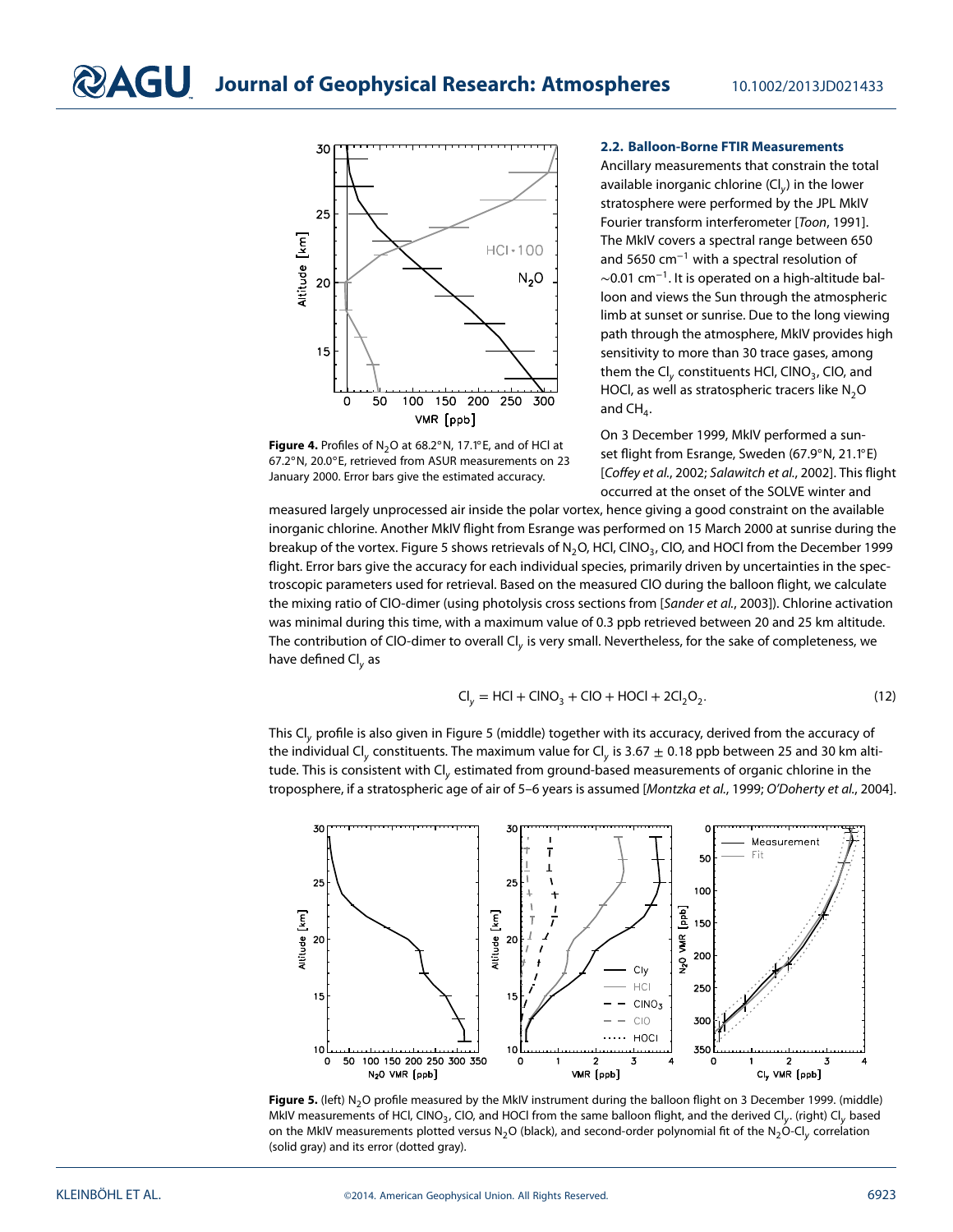Figure [5](#page-7-2) (right) shows the N<sub>2</sub>O-Cl<sub>y</sub> correlation based on the N<sub>2</sub>O profile measured by MkIV on the same bal-loon flight. Uncertainties in the correlation (crosses in Figure [5\)](#page-7-2) are largely driven by the accuracy of N<sub>2</sub>O in the lower stratosphere, and by the accuracy of the Cl<sub>v</sub> at higher altitudes. Fitting the correlation with a second-order polynomial yields

<span id="page-8-2"></span>
$$
VMR_{Cl_y} = 3.668 \cdot 10^{-9} - 0.001827 \cdot VMR_{N_2O} - 30343 \cdot VMR_{N_2O}^2,
$$
\n(13)

where both Cl<sub>y</sub> and N<sub>2</sub>O are given in units of 1. The correlation is valid between 4 and 317 ppb N<sub>2</sub>O. The fit is shown in Figure [5](#page-7-2) (right) together with its uncertainty, derived as a maximum error from the individual accuracies in  $N_2O$  and Cl<sub>y</sub>.

#### <span id="page-8-1"></span><span id="page-8-0"></span>**3. Comparisons With Photochemical Model Calculations 3.1. Comparison of ClO***<sup>x</sup>* **With Cl***<sup>y</sup>*

To quantify the plausibility of various photolysis frequencies based on our current understanding of chlorine chemistry, we compare CIO<sub>x</sub> inside the polar vortex with the estimate of CI<sub>v</sub> derived in the previous section. For the calculation of CIO<sub>y</sub> profiles, we use the photochemical model given in Stimpfle et al. [2004] and Canty et al. [2005]. It simultaneously calculates the 24 h diurnal variation, at 15 min intervals, of ClO, ClOOCl, BrO, BrCl, and OClO using a Newton-Raphson iterative method. The model operates in a diurnal steady state; that is, production and loss rates of these species are forced to be equal when integrated over the full 24 h time period. These simulations are constrained to latitude, longitude, pressure, temperature, SZA and declination, time of day, and ClO at the time and location of the ASUR observations. A profile of  $BrO<sub>x</sub>$  (BrO<sub>x</sub> = Br + BrO + BrCl), calculated using balloon-borne differential optical absorption spectroscopy observations of BrO over Kiruna, Sweden, on 18 February 2000 [Dorf et al., 2006] and shown in Figure S1 of the supporting information, is used to determine the relative abundance of reactive bromine species. Both ClO<sub>y</sub> and BrO<sub>y</sub> are held constant. NO<sub>y</sub> species, such as ClNO<sub>3</sub>, are not considered (see Canty et al. [2005, Appendix A]). The calculation of photolysis frequencies is carried out using a radiative transfer model that includes Rayleigh scattering. In this code, photolysis does not shut down when SZA*>* 90◦, which allows for the simulation of the temporal variation of the chemistry across the terminator. The ozone profiles used as input for the calculation of the optical depth in the atmosphere are shown in Figure S1 of the supporting information. They were taken from ozone sonde measurements over Sodankylä, Finland, up to ∼30 km [Kivi et al., 2007], and extended to higher altitudes by ASUR ozone measurements.

As the formation rate of ClO-dimer depends quadratically on the concentration of ClO (reaction [\(1\)](#page-0-1)) care must be taken concerning the limited altitude resolution of the ASUR measurement. A deviation of the true structure of a profile from the structure obtained by the retrieval might introduce errors in the calculated ClOx. Figure [6](#page-9-0) shows the ClO profile retrieved from the measurement at the lowest SZA of the measurement sequence from 23 January 2000 (Figure [3\)](#page-6-0). These ClO values were quite common in the sunlit part of the Arctic vortex in January 2000 [Bremer et al., 2002; Rex et al., 2002]. To assess the impact of the averaging kernels, we specify a profile on a 1 km grid and test whether it agrees with the retrieved ClO after applying the averaging kernels. The dashed lines in Figure [6](#page-9-0) give two examples of such profiles. One example is a 1 km resolution profile of ClO with a peak at the same altitude as the retrieved one, only the peak is narrower in altitude and has a higher maximum VMR (profile (a) in Figure [6\)](#page-9-0). If the peak VMR of this profile was significantly larger, then the convolved profile would not be in agreement with the profile retrieved from the ASUR measurement. Another example is a profile with a peak of a similar magnitude as the retrieved ClO profile but at a higher altitude, with a steeper slope above the peak (profile (b) in Figure [6\)](#page-9-0). If the peak of this profile were to be shifted to higher altitudes, the convolved profile would no longer agree with the measurement. Both assumed high-resolution ClO profiles fit the retrieved ClO profile within its precision (error bars in Figure [6\)](#page-9-0) after application of the ASUR averaging kernels (dotted lines). Figure [6](#page-9-0) (right) shows profiles of CIO<sub>y</sub>, calculated from these high-resolution CIO profiles using photolysis frequencies based on CIO-dimer absorption cross sections recommended in Sander et al. [2003]. We note that other CIO profiles could also fit the profile shape measured by ASUR when convolved with the averaging kernels. Sensitivity studies show that profiles with peaks at lower altitudes or with a more complicated structure tend to result in higher ClO<sub>x</sub> mixing ratios at altitudes below 20 km, which makes them less probable given further considerations presented below. Profiles (a) and (b) can be considered as bracketing a range of plausible profiles that explain the ASUR observations at the  $1\sigma$  level.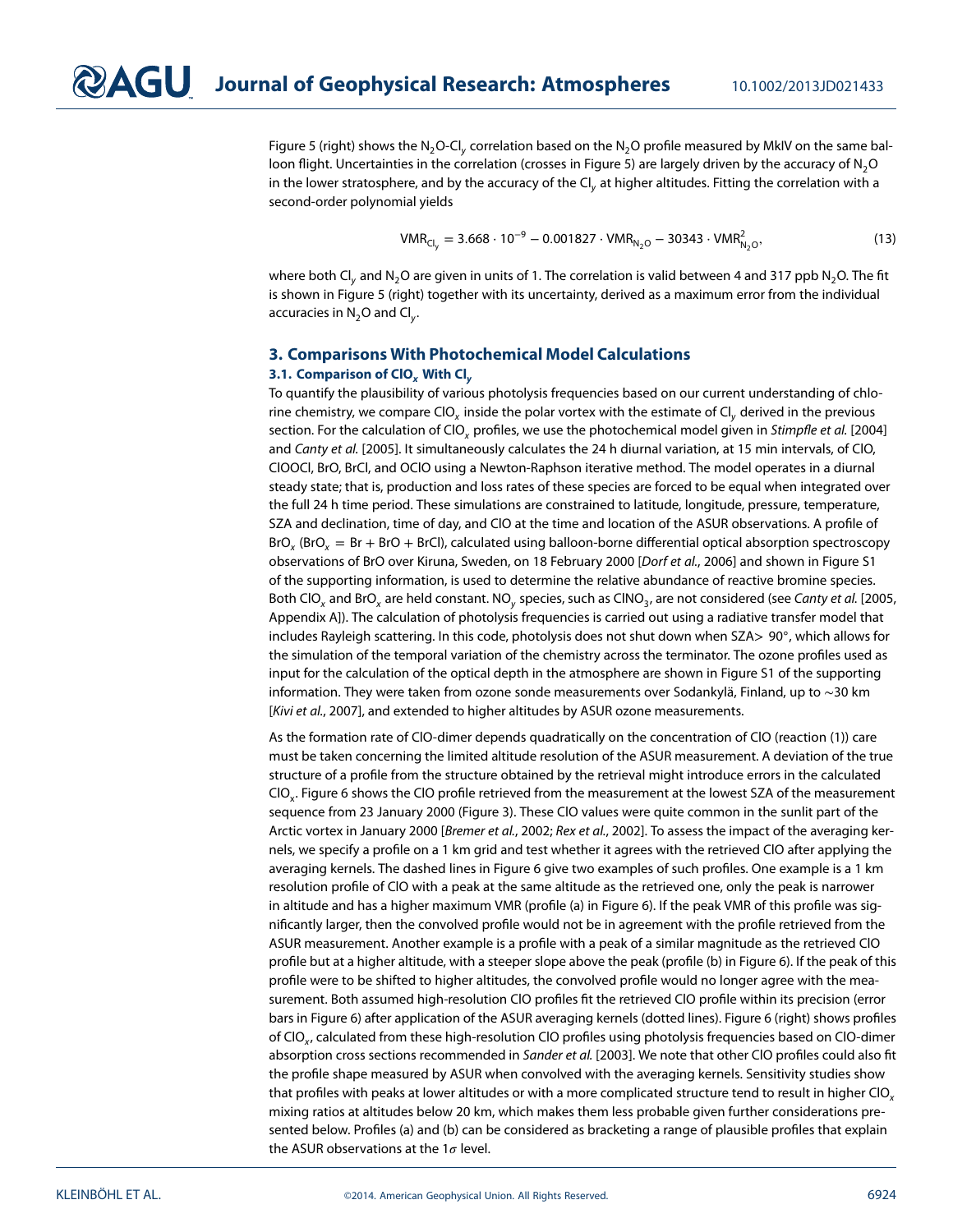

<span id="page-9-0"></span>**Figure 6.** (left) Retrieved ClO profile from ASUR measurement on 23 January 2000 at 63.2◦N, 19.1◦E, at an SZA of 83.1◦ (black). The error bars indicate the precision. Also shown are plausible profiles of higher resolution (profiles (a) and (b), colored dashed lines, see text for description) that yield the retrieved ClO profile within the precision when convolved with ASUR the averaging kernels (colored dotted lines). The green line gives ClO from an in situ measurement on board the ER-2 from the same day in the vicinity of the ASUR measurement. (right)  $ClO<sub>x</sub>$  calculated from the ClO profiles (a) (blue) and (b) (red) as well as the ER-2 CIO profile (green) using photolysis cross sections from Sander et al. [2003].

To further check the realism of these assumptions, we compare our profiles with in situ measurements of CIO from the ER-2 high-altitude aircraft [Stimpfle et al., 2004]. The ER-2 also performed a flight on 23 January 2000, during which it conducted a descent that started roughly an hour after the high-Sun ClO measurement by ASUR on that day, and was located within 2° latitude and longitude of that measurement [Stimpfle et al., 2004]. The CIO profile measured by the ER-2 during descent, for SZAs between 80.7° and 84.1°, is shown as the green line in Figure [6.](#page-9-0) While showing a slightly steeper slope at low altitudes, the ClO VMRs measured by the in situ instrument between ~17 and 20 km are very similar to the input profiles assumed for the simulation of the ASUR measurements, in particular profile (b). The ER-2 profile of ClO shows that there was little small-scale variability with respect to altitude in the vicinity of the ASUR measurement. We calculated ClO<sub>y</sub> from the ER-2 profile of ClO in the same manner as done for ASUR ClO. The result is included in Figure [6.](#page-9-0) The CIO<sub>x</sub> calculated from the ER-2 measurement is slightly lower than from the ASUR profile because the ER-2 measurement was located slightly south of the ASUR measurement, and hence experienced a lower SZA at ∼17–20 km altitude. However, the result is still very close to the ClO<sub>y</sub> calculated from profile (b). We note that profile (b) also qualitatively resembles the shape of several ClO profiles measured in situ from different balloon-borne platforms during the winter 1999/2000 [Vömel et al., 2001; Vogel et al., 2002; Rex et al., 2002], so it is likely to be a realistic representation of the vertical distribution of ClO.

The Cl<sub>y</sub> profile representative for the time and location of the ASUR measurements on 23 January 2000 is calculated using the ASUR N<sub>2</sub>O profile shown in Figure [4](#page-7-1) and the N<sub>2</sub>O-Cl<sub>y</sub> correlation given by equation [\(13\)](#page-8-2). Although N<sub>2</sub>O is retrieved with an altitude resolution comparable to ClO, the slope in a typical N<sub>2</sub>O profile can be much better reproduced than a peaked profile. Consequently, the retrieved N<sub>2</sub>O is expected to be a good estimate of the actual N<sub>2</sub>O distribution in the lower stratosphere [Greenblatt et al., 2002]. The accuracy in the Cl<sub>y</sub> profile is found by combining the uncertainty in the correlation itself (see Figure [5](#page-7-2) (right)) and the accuracy in the ASUR N<sub>2</sub>O profile. This results in Cl<sub>y</sub> values of 3.67<sup>+0.18</sup> ppb at 30 km and 2.84<sup>+0.46</sup> ppb at 20 km altitude.

We use the high-resolution CIO profile estimates given in Figure [6](#page-9-0) and the BrO<sub>x</sub> profile given in Figure S1 of the supporting information to calculate  $Cl<sub>2</sub>O<sub>2</sub>$  using the aforementioned photochemical model. Subse-quently, ClO<sub>x</sub> is calculated using equation [\(7\)](#page-2-1). Estimates of ClO<sub>x</sub> are provided for photolysis cross sections of Cl<sub>2</sub>O<sub>2</sub> given by Young et al. [2014], Papanastasiou et al. [2009], Burkholder et al. [1990], JPL 2002 [Sander et al., 2003], von Hobe et al. [2009], Huder and DeMore [1995], and Pope et al. [2007]. The photolysis frequencies resulting from these cross sections are given in Table [2](#page-10-0) for the conditions of the ASUR high-sun measurement on 23 January 2000. The value of  $K_{eq}$  is taken from JPL 2009 [Sander et al., 2009], all other relevant rate constants are from JPL 2002 [Sander et al., 2003]. To estimate an accuracy of the Cl<sub>2</sub>O<sub>2</sub>, calculations have been performed with ClO VMRs enhanced and reduced by 10%, based on the accuracy of the ASUR CIO measurement. The accuracy of the resulting CIO $_{x}$ , shown by the error bars in Figure [7,](#page-10-1) is based on these estimates.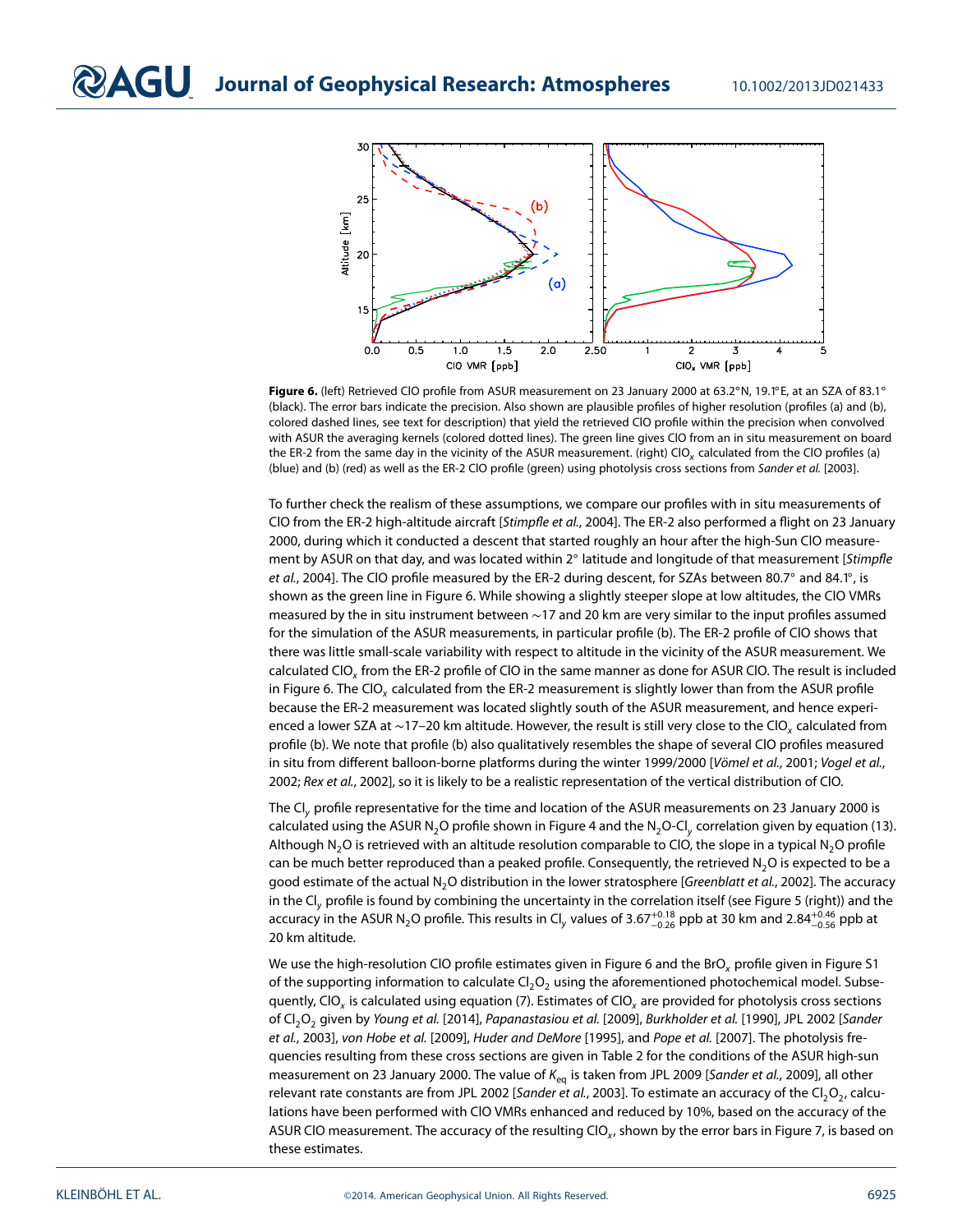<span id="page-10-0"></span>Table 2. Photolysis Frequencies of Cl<sub>2</sub>O<sub>2</sub> Given in s<sup>-1</sup> as Calculated for the ASUR Measurement on 23 January 2000, at an SZA of 83.1◦ for 18 km and 20 km Altitude, Respectively

|                |                      |                      | J(18 km)             | J(20 km)             |                             |
|----------------|----------------------|----------------------|----------------------|----------------------|-----------------------------|
| Data Set No.   | J(18 km)             | J(20 km)             | Scaled to Lien09     | Scaled to Lien09     | Reference <sup>a</sup>      |
| $\mathbf{1}$   | $1.04 \cdot 10^{-3}$ | $1.15 \cdot 10^{-3}$ | $1.26 \cdot 10^{-3}$ | $1.4 \cdot 10^{-3}$  | Young et al. [2014]         |
| $\overline{2}$ | $1.37 \cdot 10^{-3}$ | $1.51 \cdot 10^{-3}$ | $1.67 \cdot 10^{-3}$ | $1.84 \cdot 10^{-3}$ | Papanastasiou et al. [2009] |
| 3              | $1.39 \cdot 10^{-3}$ | $1.53 \cdot 10^{-3}$ | $1.92 \cdot 10^{-3}$ | $2.12 \cdot 10^{-3}$ | Burkholder et al. [1990]    |
| $\overline{4}$ | $9.78 \cdot 10^{-4}$ | $1.09 \cdot 10^{-3}$ | $1.38 \cdot 10^{-3}$ | $1.54 \cdot 10^{-3}$ | Sander et al. [2003]        |
| 5              | $6.19 \cdot 10^{-4}$ | $6.98 \cdot 10^{-4}$ | $9.06 \cdot 10^{-4}$ | $1.02 \cdot 10^{-3}$ | von Hobe et al. [2009]      |
| 6              | $5.48 \cdot 10^{-4}$ | $6.21 \cdot 10^{-4}$ | $7.9 \cdot 10^{-4}$  | $8.95 \cdot 10^{-4}$ | Huder and DeMore [1995]     |
| 7 <sup>7</sup> | $1.62 \cdot 10^{-4}$ | $1.96 \cdot 10^{-4}$ | $2.34 \cdot 10^{-4}$ | $2.82 \cdot 10^{-4}$ | Pope et al. [2007]          |

aResults are presented for the original cross sections given in the references, and with the cross sections scaled to the measurement by Lien et al. [2009] (see text).

The impact of various  $Cl_2O_2$  photolysis cross sections on calculated  $Cl_2$  is represented by the different symbols in Figure [7,](#page-10-1) based on ASUR ClO for the flight of 23 January 2000 for altitudes of (top) 20 km and (bottom) 18 km. Below 18 km, ASUR starts to lose sensitivity; above 20 km, ClO, starts to decrease (Figure [6\)](#page-9-0) while Cl<sub>y</sub> is still increasing (Figure [5\)](#page-7-2), leading to less meaningful comparisons. Given the original cross sections (diamonds in Figure [7\)](#page-10-1) the only estimates of  $\text{ClO}_v$  that overlap, within respective uncertainties, the estimate for Cl<sub>y</sub> are those based on the cross sections published by Papanastasiou et al. [2009] and Burkholder et al. [1990] for profiles (a) and (b). ClO<sub>x</sub> based on JPL 2002 cross sections [Sander et al., 2003] as well as based on cross sections by Young et al. [2014] give overlap within the accuracies when profile (b) of Figure [6](#page-9-0) is considered. The CIO<sub>x</sub> values found using these cross sections and CIO profile (a) are higher than our estimate of Cl<sub>y</sub>. We note that the original cross-section spectra published by Young et al. [2014], which were used in the calculations of Figure [7,](#page-10-1) are scaled to the absolute cross sections by Papanastasiou et al. [2009] at 248 nm because they were made after the Papanastasiou et al. [2009] cross sections were adopted by Sander et al. [2011]. The CIO<sub>x</sub> based on Young et al. [2014] is still closer to the result based on Sander et al. [2003] than to the one based on Papanastasiou et al. [2009], likely because the Young et al. [2014] cross sections closely follow the ones by Sander et al. [2003] in the near-UV (Figure [1\)](#page-2-0). Cross sections by von Hobe et al. [2009] and Huder and DeMore [1995] result in values of ClO<sub>x</sub> that are much higher than available Cl<sub>v</sub>. The CIO<sub>x</sub> values calculated with the Pope et al. [2007] cross sections have to be considered unrealistically



<span id="page-10-1"></span>**Figure 7.** Comparison of ClO<sub>x</sub> (colored symbols) with available Cl<sub>y</sub> (vertical solid black lines with dotted lines giving the accuracies) for (bottom) 18 km and (top) 20 km altitude. ClO<sub>x</sub> was calculated based on the input ClO profiles (left) (a) and (right) (b) from Figure [6](#page-9-0) using different cross sections according to the data set number (1: Young et al. [2014], 2: Papanastasiou et al. [2009], 3: Burkholder et al. [1990], 4: JPL02 [Sander et al., 2003], 5: von Hobe et al. [2009], 6: Huder and DeMore [1995], and 7: Pope et al. [2007]). ClO<sub>x</sub> values marked as diamonds were calculated using the original cross sections, while for the ones marked by squares, the cross sections were scaled to the value of Lien09.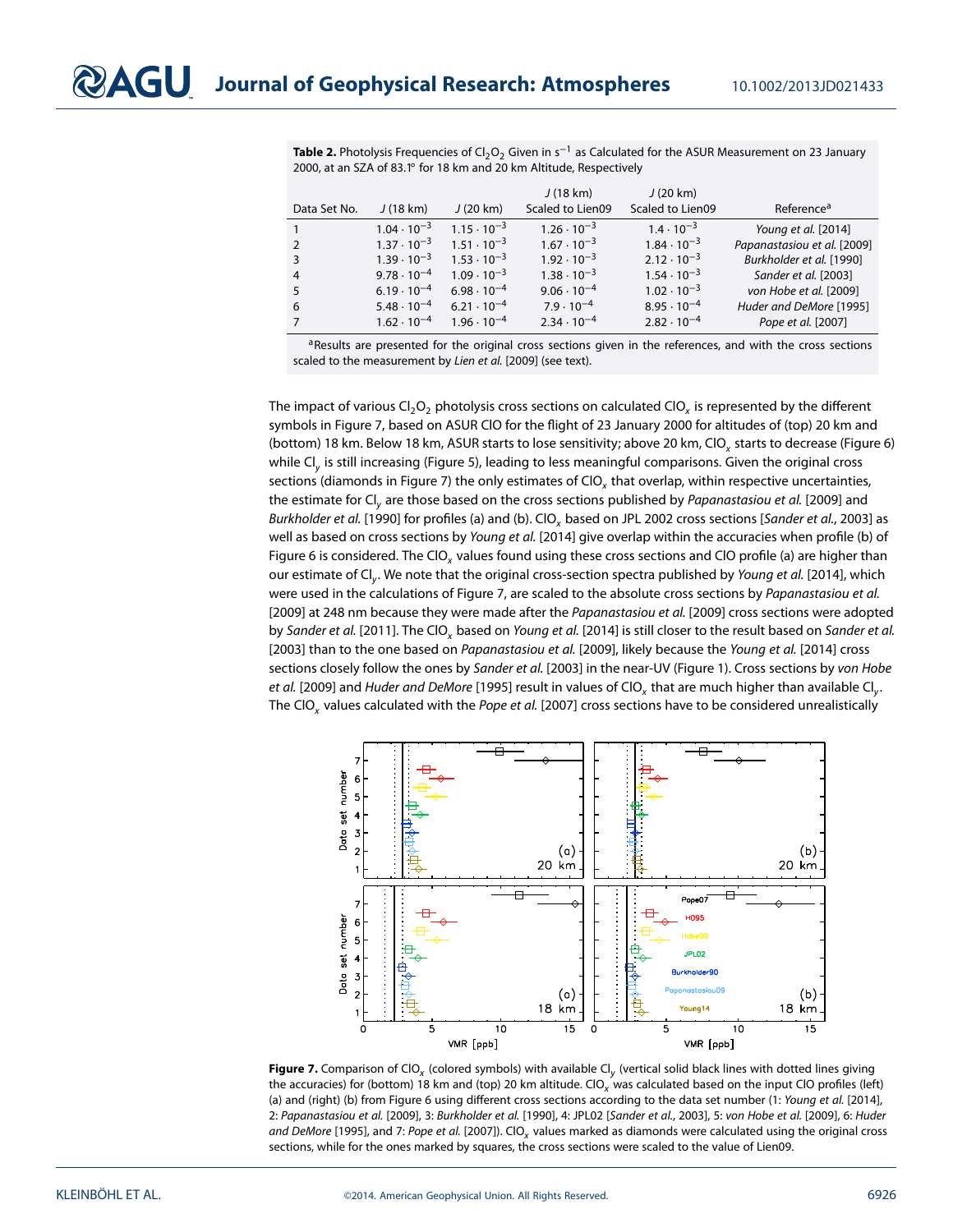large given our present understanding of chlorine chemistry, which is in line with results of previous studies [e.g., Schofield et al., 2008; Kremser et al., 2011; Suminska-Ebersoldt et al., 2012].

The squares in Figure [7](#page-10-1) show estimates of CIO<sub>x</sub> found using the aforementioned cross sections, scaled linearly to the absolute cross section by Lien09. This scaling involves multiplying various cross sections by a specific constant, multiplicative factor such that the scaled cross section matches the measurement of Lien09 at 248 nm (Figure [1\)](#page-2-0). Although Papanastasiou et al. [2009] and Burkholder et al. [1990] provide absolute measurements, we report values of CIO<sub>v</sub> using their cross sections scaled to Lien09 for the sake of completeness. The values of CIO<sub>x</sub> found using cross sections scaled to Lien09 are lower than when calculated with the original cross sections, which brings ClO<sub>x</sub> closer to estimated Cl<sub>y</sub> for most cases considered in Figure [7.](#page-10-1) Scaling the JPL 2002 cross sections to Lien09 reduces the calculated ClO<sub>y</sub> such that it now overlaps with estimated Cl<sub>y</sub> within the various uncertainties. The ClO<sub>x</sub> values based on the Young et al. [2014] cross sections scaled to Lien09 are within the available  $Cl<sub>v</sub>$  range if profile (b) is considered but still slightly higher than available Cl<sub>y</sub> at 18 km if profile (a) is considered. Cross sections reported by von Hobe et al. [2009] and Huder and DeMore [1995], when scaled to Lien09, produce values of CIO<sub>y</sub> that are still higher than the Cl<sub>y</sub> estimate for most cases considered in Figure [7.](#page-10-1) This suggests that scaling these cross sections to Lien09 is not sufficient to reconcile these laboratory measurements with observed atmospheric composition, given our present understanding of CIO<sub>v</sub> photochemistry. This is in contrast to the reasonably good agreement between observed and calculated ClO at sunrise by Suminska-Ebersoldt et al. [2012] with cross sections by von Hobe et al. [2009] scaled to Lien09. The scaling of the Pope et al. [2007] cross sections still produces much more ClO<sub>x</sub> than available Cl<sub>v</sub>.

#### <span id="page-11-0"></span>**3.2. Study of ClO Diurnal Variations**

To evaluate the diurnal variation of ClO in detail, model simulations were performed with the MISU-1D photochemical model [Jonsson, 2006; Khosravi et al., 2013]. MISU-1D is a 1-D photochemical model that uses detailed radiative transfer calculations in the UV and visible region, in which multiple scattering and albedo effects are incorporated [Meier et al., 1982]. The sphericity of the Earth is taken into account, which allows for nonzero transmitted flux at SZA*>* 90◦. The input solar flux for the calculation of photolysis rates is adopted from the WMO [1986] reference spectrum. The Earth-Sun distance was corrected for seasonal variations according to Madronich [1993]. Ozone absorption cross sections and oxygen absorption cross sections in the Schumann-Runge bands are in accordance with WMO [1986] recommendations and the Koppers and Murtagh [1996] algorithm, respectively. The Herzberg continuum is taken from Nicolet and Kennes [1986]. A system of stiff ordinary differential equations is solved with a variable order method. The algorithm solves the time evolution of each species present in the reaction scheme. Most of the calculations of ClO reported below using the MISU-1D model were repeated with the model described in section [3.1;](#page-8-1) nearly identical results were found and our conclusions are robust regardless of model choice.

Chemical loss of polar ozone under twilight conditions is controlled almost exclusively by ClO<sub>x</sub> and BrO<sub>x</sub> chemistry; therefore, chlorine and bromine cycles are considered for this analysis. Since all of the chlorine and bromine in the model is considered to be in the active form, the model is initialized with ClO<sub>x</sub> and BrO<sub>y</sub> by setting ClO to ClO<sub>y</sub> and BrO to BrO<sub>y</sub>, all other species are initialized to be zero. The model runs for 5 days to converge to a solution, after which the concentration of species changes insignificantly between subsequent days. The photolysis frequencies of CIO-dimer (reaction [\(2\)](#page-0-0)) and  $K_{eq}$  (reaction [\(1\)](#page-0-1)) primarily determine the relative abundances of CIO and  $Cl_2O_2$  in the model, particularly during mid-day and completely dark conditions. The full 24 h diurnal cycle with a variable Sun position is simulated with the calculation of J values updated at each time step in the solver (every 3 min). The model is also constrained using meteorological analyses of temperature and pressure along the flight track.

The ozone profiles and the BrO<sub>y</sub> profile used as input for the calculations are the same as in section [3.1](#page-8-1) and shown in Figure S1 of the supporting information. Ozone concentrations are fixed throughout the model run. The simulations were performed for conditions of the locations of the measurements (Table [1\)](#page-5-1). The measurement flights in March 1996 and February 1997 were carried out along almost constant latitudes (Figure [3\)](#page-6-0). The corresponding model simulations were conducted for a mean latitude of 69.8◦N and 69.3◦N, respectively. The January 2000 flight was carried out across a latitudinal range from 71.1◦N to 63.1◦N. The simulations for this flight were conducted at the latitude of each individual ClO profile and then reassembled to construct the observed diurnal variation of ClO.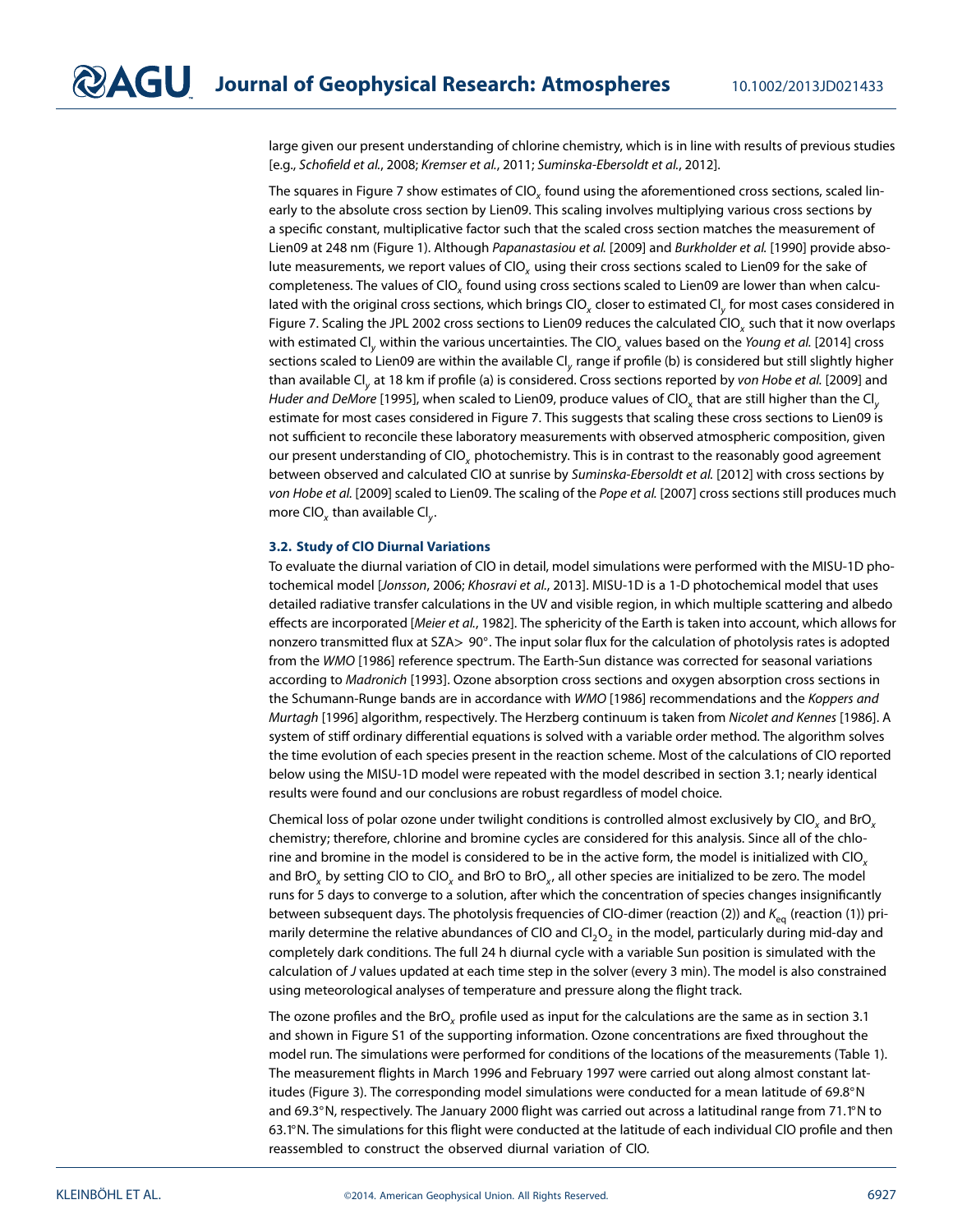

<span id="page-12-0"></span>**Figure 8.** Color-contoured ClO volume mixing ratio profiles modeled by the MISU-1D model for the flights shown in Figure [3.](#page-6-0) (top) Panels in each plot show the ClO mixing ratios of the high-resolution profiles, while (bottom) panels in each plot show the ClO profiles after being convolved with the ASUR averaging kernels. The dotted line indicates the astronomical terminator.

Contour plots of the simulated ClO profiles are presented in Figure [8](#page-12-0) using photolysis cross sections recommended in Sander et al. [2003] and an equilibrium constant recommended in Sander et al. [2009]. The top panels of the individual plots in Figure [8](#page-12-0) give the results on the original altitude grid used in the model. For the January 2000 flight, profile (b) from Figure [6](#page-9-0) was used for subsequent modeling. For the other flights, high-resolution profiles were constructed analogously. To account for the limited vertical resolution of the measurements, the modeled ClO profiles were smoothed using the a priori information and averaging kernel functions shown in Figure [2.](#page-5-0) The bottom panels for each flight in Figure [8](#page-12-0) show the modeled ClO profiles after this smoothing has been applied.

The ClO distributions in Figure [8](#page-12-0) qualitatively agree very well with the observed diurnal variation of ClO (Figure [3\)](#page-6-0). For the sunrise flight in 1996, ClO starts building up slowly after astronomical sunrise. This is well represented by the model in Figure [8.](#page-12-0) For the sunrise flight in 2000, the measurements in Figure [3](#page-6-0) might suggest a slight delay in the buildup of ClO past the terminator. Wetzel et al. [2012] presented a case where the onset of ClO at sunrise was significantly delayed, which was attributed to polar stratospheric clouds (PSCs) influencing the levels of UV radiation available for dimer photolysis. The buildup of ClO for the 2000 flight seems to occur more slowly than in Wetzel et al. [2012], and the slow increase is well represented by the model calculations, which do not take scattering or absorption due to PSCs into account in the radiative transfer. The overall good agreement between the measurements and the model calculations at sunrise suggests that PSCs were unlikely to have had a major influence on the radiative transfer and the onset of ClO-dimer photolysis.

As the behavior of ClO at sunrise might be influenced by air parcel history due to the buildup of  $Cl<sub>2</sub>$  in darkness [Wilmouth et al., 2006], back trajectories from measurements of both the 2000 and the 1996 flights were calculated using a kinematic back trajectory model [Schoeberl and Sparling, 1995] with National Centers for Environmental Prediction (NCEP)/National Center for Atmospheric Research reanalysis winds [Randel, 1987]. Both the sunlight history for several days along the trajectories as well as the temperature history along the trajectories in comparison to the formation temperature of nitric acid trihydrate  $(T<sub>NAT</sub>)$  were studied. Figure [9](#page-13-0) shows examples for the high-Sun measurements of both flights.  $T_{\text{NAT}}$  was calculated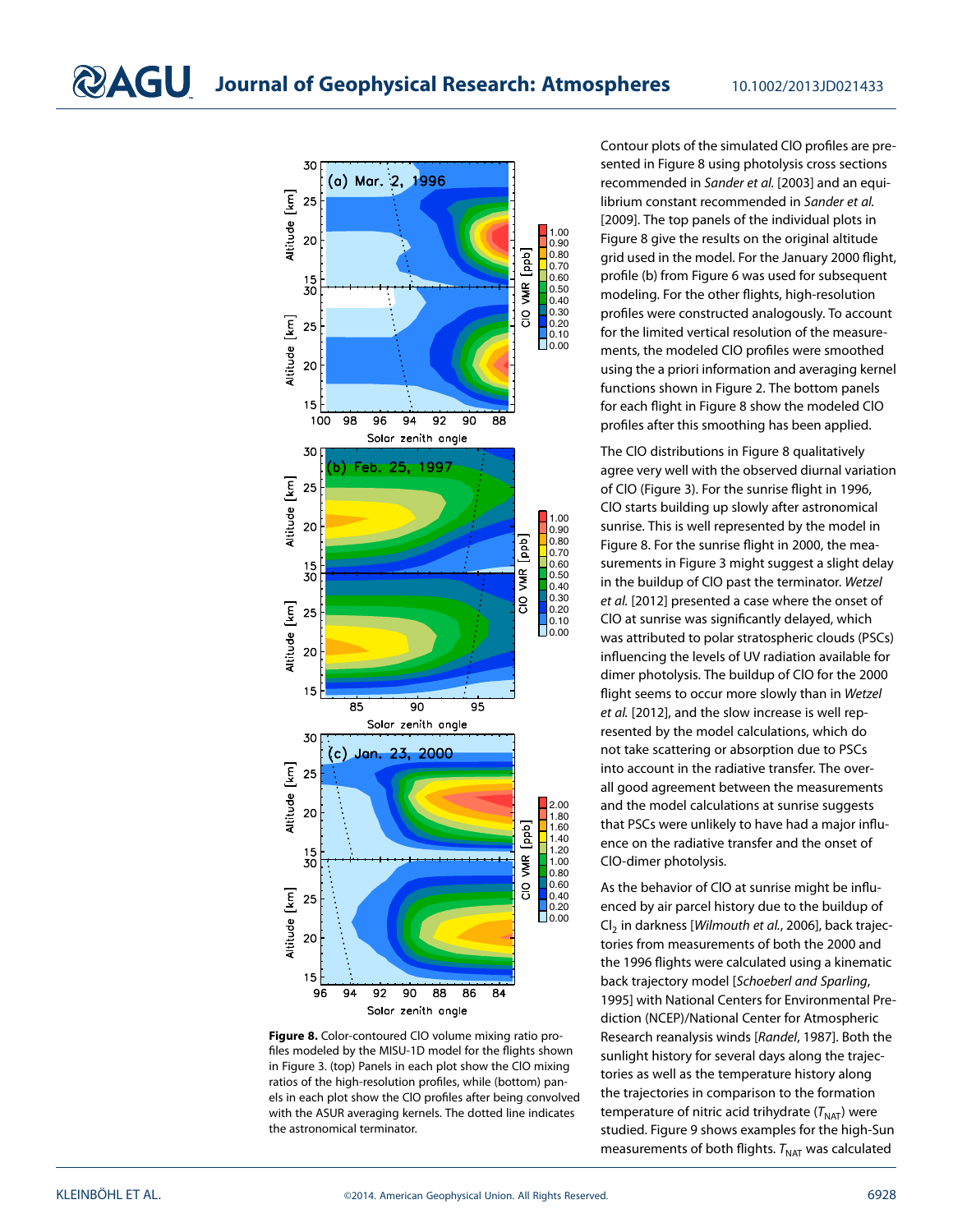

<span id="page-13-0"></span>**Figure 9.** (top) Temperature and (bottom) SZA along back trajectories started at pressure levels corresponding to altitudes of 18 km (black, dotted), 20 km (black, dashed), and 22 km (black, solid) for the high-Sun measurements of (left) the January 2000 flight and (right) the March 1996 flight. The gray lines in Figure [9](#page-13-0) (top) show the formation temperatures of nitric acid trihydrate for the pressure levels corresponding to 18 km (dotted), 20 km (dashed), and 22 km (solid) altitude.

using the formulation by Hanson and Mauersberger [1988] with input VMRs of 8 ppb HNO<sub>2</sub> and 5 ppm H<sub>2</sub>O. These values are realistic for the January 2000 [Kleinböhl et al., 2002] and for the early-March 1996 [Santee et al., 1996] Arctic lower stratosphere. For the January 2000 flight, the trajectories indicate that for lower stratospheric altitudes between 18 and 22 km, the air masses had experienced SZAs below 85◦ and temperatures above  $T_{\text{NAT}}$  between 1.5 and 2 days before the measurement and at 18 km also between 2.5 and 3 days before the measurement. For altitudes around 22 km, the temperature only dropped below  $T<sub>NAT</sub>$ for a few hours within the day before the measurement, suggesting that little chlorine activation could have taken place that could lead to the buildup of  $Cl<sub>2</sub>$ . Air masses at altitudes around 20 km and below experienced temperatures below  $T<sub>NAT</sub>$  for several hours and SZAs only at or above 96 $\degree$  during the day before the measurement. According to Wilmouth et al. [2006], this can lead to the buildup of Cl<sub>2</sub> to a level that can influence the chlorine budget. We note that the potential presence of  $Cl_2$  does not influence the results presented in section [3.1](#page-8-1) because the high-Sun ClO profile of the January 2000 flight had been experiencing SZAs below 90 $\degree$  for about 2 h prior to the measurement, which suggests that any Cl<sub>2</sub> that might have been present should have mostly photolyzed by the time of measurement [Wilmouth et al., 2006]. For the March 1996 flight, the trajectories show that the air masses at lower stratospheric altitudes had all been exposed to sunlight below 89° SZA within the day before the measurement. Temperatures tended to be above  $T<sub>NAT</sub>$ at altitudes of 20 km and higher; only around 18 km the air mass experienced temperatures below  $T_{\text{NAT}}$  for a few hours. This trajectory analysis indicates that conditions were not conducive to the buildup of  $Cl<sub>2</sub>$  in amounts sufficient to significantly influence the chlorine budget for air parcels sampled by ASUR.

The sensitivity of the diurnal variation of ClO at 20 km to various measurements of the ClO-dimer cross section is presented in Figure [10.](#page-14-1) The results shown in the figure cover the range from fast photolysis frequencies [e.g., Papanastasiou et al., 2009] to comparatively slow photolysis frequencies [von Hobe et al., 2009]. The simulations have been constrained to match observed ClO during high-Sun conditions by allowing ClO<sub>y</sub> to vary; different values of ClO<sub>y</sub> are associated with various estimates of the Cl<sub>2</sub>O<sub>2</sub> cross section. The part of the diurnal behavior of ClO that is most sensitive to the photolysis frequency is the curvature of the rate of change in ClO mixing ratio for values of SZA between 80◦ and 90◦. The simulations were performed without considering a potential contribution of Cl<sub>2</sub> photolysis to the ClO production, which could influence the rate of ClO increase at sunrise. We note that the results in Figure [10](#page-14-1) are mixing ratios after convolution with the ASUR averaging kernels. They consider ClO contributions from above 20 km, which should be largely unaffected by Cl<sub>2</sub> buildup, as well as from below 20 km, which might have been affected, such that the overall effect of Cl<sub>2</sub> buildup should be less severe than if the VMR at an individual altitude level were considered. Assuming that the influence of  $Cl_2$  photolysis on the results in Figure [10](#page-14-1) is small, photolysis frequencies based on cross sections from Papanastasiou et al. [2009] and Sander et al. [2003] reproduce this curvature reasonably well in the January 2000 sunrise flight. Cross sections leading to slower rates tend to result in a flatter curvature in this SZA range, which would corroborate the results presented in section [3.1.](#page-8-1)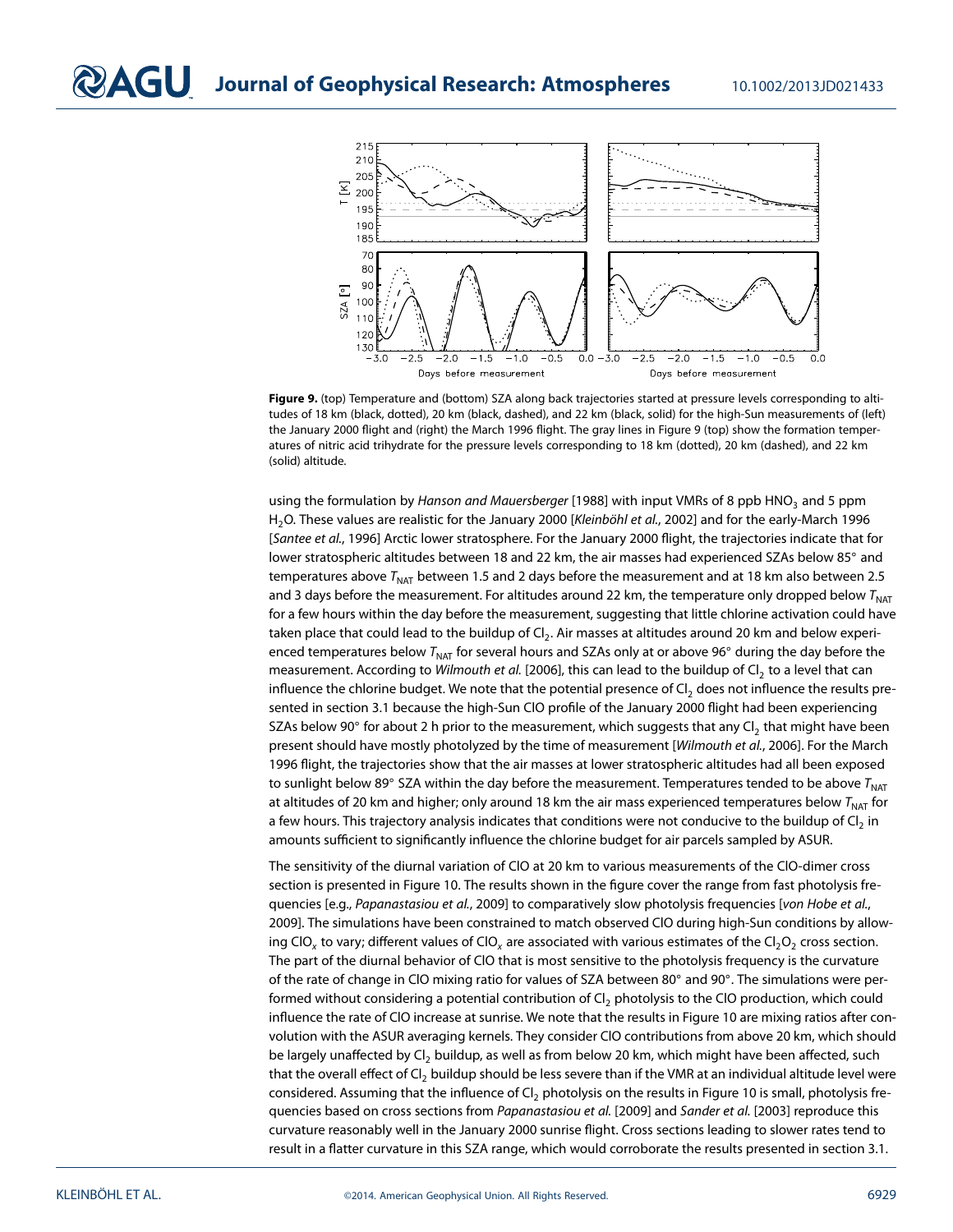<span id="page-14-0"></span>

<span id="page-14-1"></span>**Figure 10.** Modeled ClO mixing ratios for the three flights at 20 km altitude, convolved with the ASUR averaging kernels. Calculations were done for different photolysis cross sections by Papanastasiou et al. [2009] (blue), Sander et al. [2003] (green), and von Hobe et al. [2009] (brown). All calculations use the equilibrium constant by Sander et al. [2009]. The black lines show the ClO measured by ASUR, with the solid error bars giving the precision and the dotted error bars giving the accuracy.

The observations in March 1996 do not reach to low enough SZAs to allow the plausibility of various absorption cross sections to be assessed. We investigated the influence of the wind speed on the change of ClO across the terminator based on air parcel trajectories. For sunrise conditions, this influence is small (*<*5% between 85◦ and 90◦ SZA). For the sunset flight in February 1997, the calculations with different photolysis cross sections lead to very similar ClO VMRs. For all flights, the measured ClO tends to be lower than the calculated ClO at high SZAs, which will be discussed in the following sections.

#### **3.3. Study of the Equilibrium Constant**

During nighttime, the loss of ClO-dimer in the polar lower stratosphere occurs exclusively by thermal decomposition. The kinetics of the partitioning of ClO and ClO-dimer during nighttime have been addressed in a number of studies [e.g., Avallone and Toohey, 2001; Cox and Hayman, 1988; Nickolaisen et al., 1994; Plenge et al., 2005; Stimpfle et al., 2004; von Hobe et al., 2005] and were summarized by von Hobe et al. [2007] and SPARC [2009].

Values of  $K_{eq}$  from Avallone and Toohey [2001], von Hobe et al. [2005], and JPL recommendations were used and compared with observations to test our understanding of nighttime  $CIO<sub>x</sub>$  photochemistry. The rate constants are summarized in Table [3.](#page-14-2) The results are presented in Figure [11](#page-15-1) for the 20 km altitude level. Photolysis frequencies based on cross sections recommended by Sander et al. [2003] were used for these calculations. The sensitivity of CIO to various values of  $K_{eq}$  is most apparent when the ClO mixing ratio levels off at higher SZAs. All equilibrium constants used in these simulations tend to overestimate the measured nighttime abundance of ClO. Among different parameterizations, the JPL recommendation of

2000 [DeMore et al., 2000] yields very low ClO values at high solar zenith angles, comparable to those from the recommendation of 2006 [Sander et al., 2006] and slightly lower than those from the recommendation

<span id="page-14-2"></span>**Table 3.** Parameters Used to Calculate the Different Equilibrium Constants According to the Equation  $K_{eq} = A \cdot e^{B/T}$  With T Being the **Temperature** 

| Data Set No.  | $\frac{cm^3}{molecule}$<br>A | B(K) | Reference                  |
|---------------|------------------------------|------|----------------------------|
|               | $1.27 \cdot 10^{-27}$        | 8744 | DeMore et al. [2000]       |
| $\mathcal{P}$ | $9.3 \cdot 10^{-28}$         | 8835 | Sander et al. [2006]       |
| 3             | $1.72 \cdot 10^{-27}$        | 8649 | Sander et al. [2009]       |
| 4ª            | $1.99 \cdot 10^{-30}$        | 8854 | Avallone and Toohey [2001] |
| 5             | $3.61 \cdot 10^{-27}$        | 8167 | von Hobe et al. [2005]     |

aFor the parameters by Avallone and Toohey [2001], the equation is  $K_{eq} = A \cdot T \cdot e^{B/T}$ .

of 2009 [Sander et al., 2009] (not shown). Slightly higher nighttime ClO mixing ratios result from the equilibrium constant suggested by Avallone and Toohey [2001], while von Hobe et al. [2005] give by far the highest calculated ClO.

As calculated ClO depends on both the temperature and the amount of available CIO $_{x}$ , which in turn depends on the ClO-dimer cross section, we perform sensitivity studies to evaluate these influences. We assume an error in  $ClO<sub>x</sub>$  based on the accuracy of the ASUR ClO at high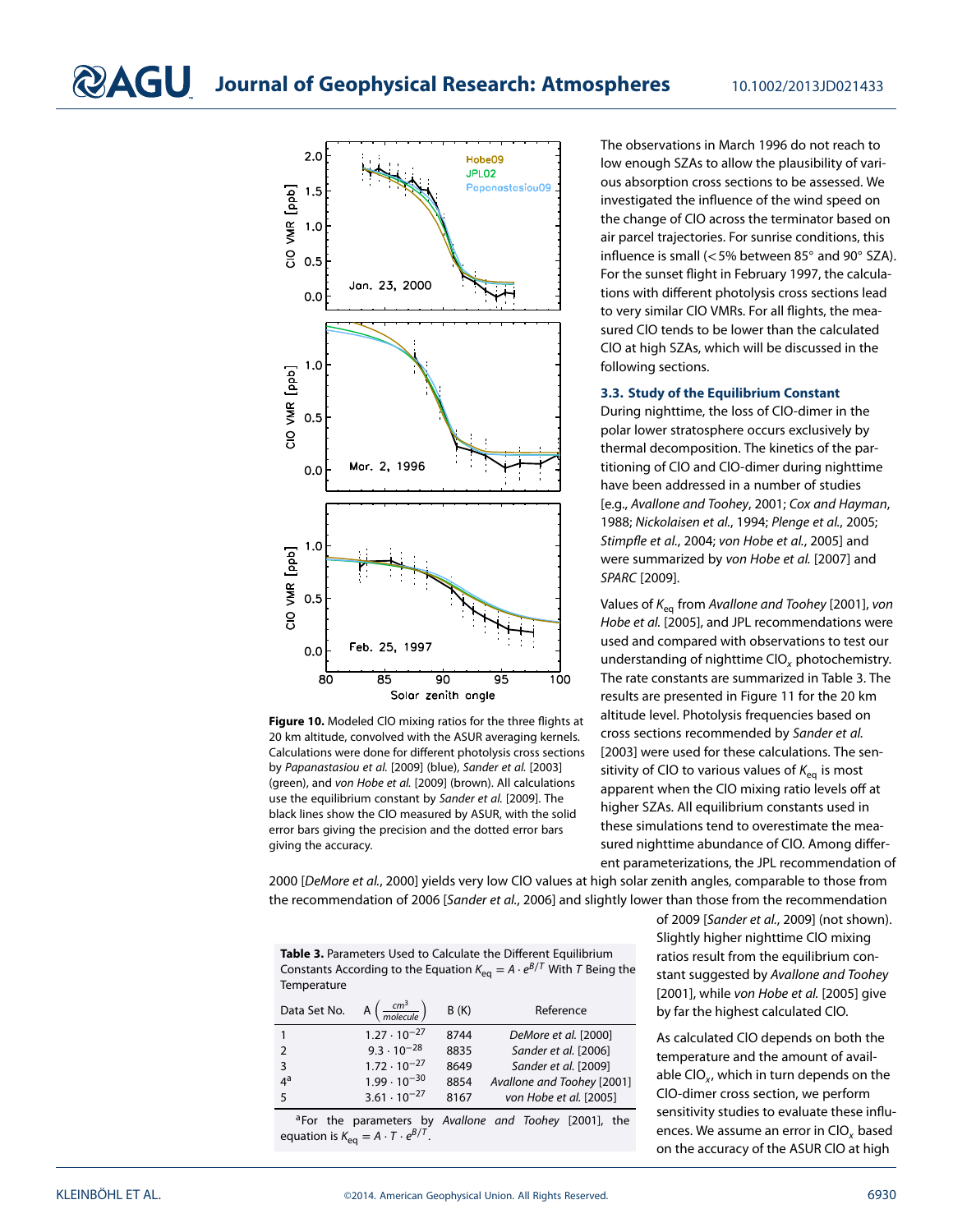

<span id="page-15-1"></span>**Figure 11.** Modeled ClO mixing ratios for the three flights at 20 km altitude, convolved with the ASUR averaging kernels. Calculations were done for different equilibrium constants by DeMore et al. [2000] (blue), Avallone and Toohey [2001] (red), and von Hobe et al. [2005] (brown). All calculations use photolysis frequencies from Sander et al. [2003]. The black lines show the ClO measured by ASUR, with the solid error bars giving the precision and the dotted error bars giving the accuracy.

Sun and a 2 K error in temperature. Figure S2 in the supporting information compares temperature profiles measured by the ER-2 and ozone sondes close to the locations of the ASUR measurements to the NCEP meteorological analyses used in the retrieval and modeling, and shows that this is a reasonable confidence interval for temperature. Tests to investigate the influence of the shape of the input  $ClO<sub>x</sub>$ profile suggest that the influence of the profile shape is smaller than the influence of the choice of the photolysis cross sections used to estimate  $CIO<sub>x</sub>$ . Figure [12](#page-16-0) summarizes these sensitivity studies. We focus on the sunrise measurements obtained at SZA≥ 96◦ because the influence of photolysis is small for these conditions. Values of ClO calculated with different JPL recommendations for  $K_{eq}$  are within the accuracies of the ASUR ClO measurements for all input  $CIO<sub>x</sub>$  profiles. CIO calculated using  $K_{\text{eq}}$  from Avallone and Toohey [2001] is within the accuracies of the measurements in March 1996. For the January 2000 measurement, the Avallone and Toohey [2001] calculation results in ClO that is slightly higher than observed ClO. However, considering the uncertainties in input CIO<sub>x</sub> and temperature, there is still reasonable agreement. For ClO calculated with  $K_{\text{eq}}$  from von Hobe et al. [2005], agreement is only achieved for the March 1996 measurement at the highest SZA using the ClO-dimer cross sections that yield lowest values of ClO<sub>x</sub>. For the other measurements from March 1996, error bars for modeled nighttime ClO only overlap measured ClO error bars at the low edge of the considered temperature range, while for the January 2000 measurement, no overlap is achieved within the respective uncertainties. If some  $\text{Cl}_2$  buildup had occurred in the con-

ditions of January 2000, some of the ClO observed in the high-Sun measurement could have originated from the photolysis of Cl<sub>2</sub>, leading to an overestimate of ClO<sub>x</sub> and hence ClO in darkness. The fact that the differences between measured and calculated ClO in darkness are slightly larger in the 2000 flight than in the 1996 flight might point to an influence of this effect. However, the behavior observed in January 2000 is still similar to the March 1996 measurements, making the value of  $K_{eq}$  by von Hobe et al. [2005] less plausible than the other equilibrium constants, in agreement with previous studies [von Hobe et al., 2007; Santee et al., 2010].

#### <span id="page-15-0"></span>**3.4. Study of the Influence of the ClO + BrO Reaction**

In addition to reactions related to ClO-dimer, the behavior of ClO in twilight conditions is influenced by the reaction between ClO and BrO, given in equations [\(9\)](#page-3-0)–[\(11\)](#page-3-1). Sensitivity studies show that during sunrise, uncertainties in the ClO + BrO product yields modify ClO only in a narrow range of SZAs around 92◦. During sunset, in contrast, ClO mixing ratios are significantly altered starting around 91◦ SZA and lasting well into night (i.e., beyond 100◦ SZA).

We investigate the influence of CIO + BrO reaction product yields using the sunset flight from 25 February 1997. ClO VMRs measured by ASUR tended to be lower than calculated by the MISU-1D model beyond ∼ 91◦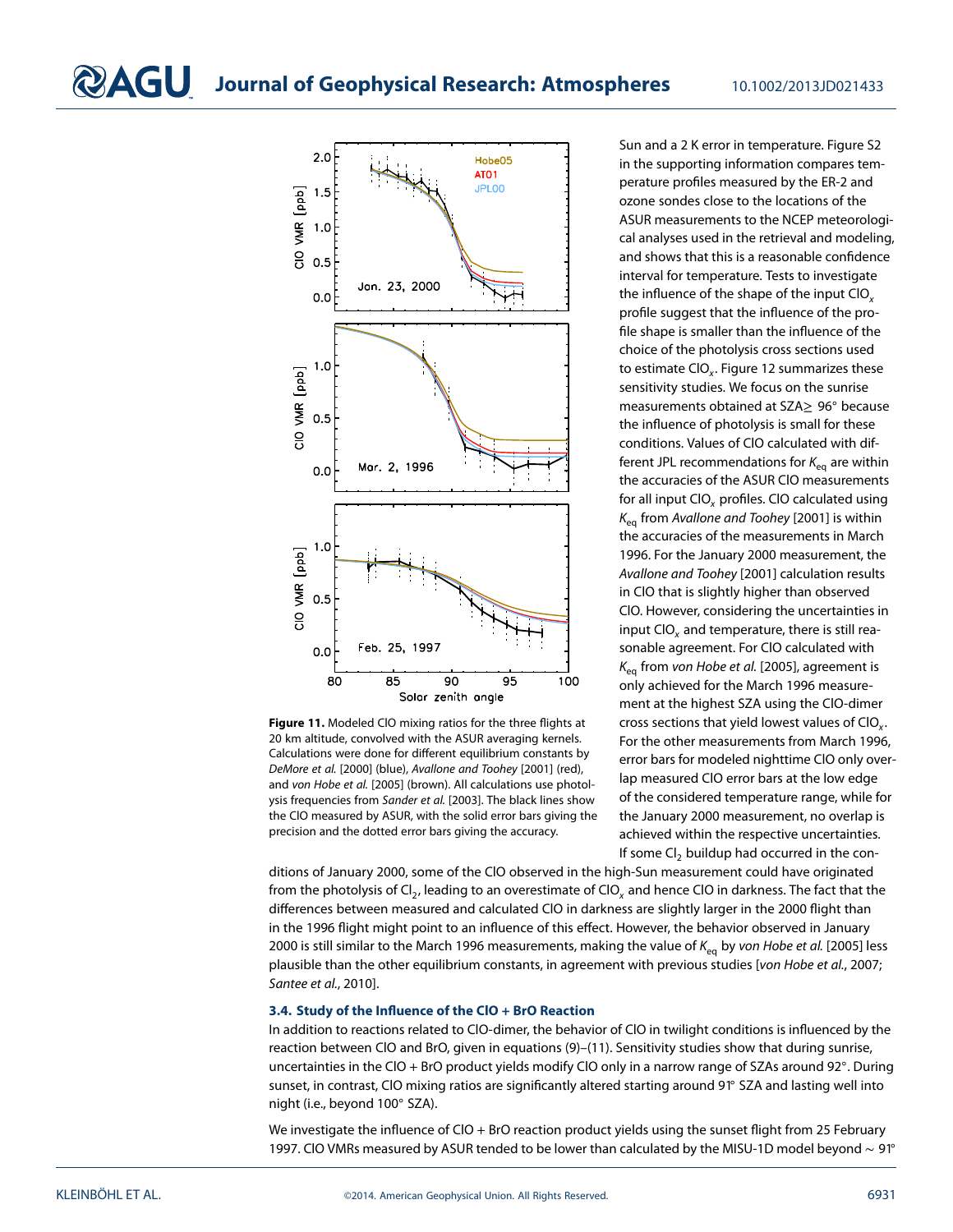

<span id="page-16-0"></span>Figure 12. Comparison of nighttime CIO calculated from CIO<sub>x</sub> derived from CIO at high Sun (colored symbols) with CIO measured by ASUR at SZA≥ 96◦ (vertical solid black lines with dotted lines giving the accuracy) for 20 km altitude. ClO was calculated using different equilibrium constants according to the data set number (1: JPL00 [DeMore et al., 2000], 2: JPL06 [Sander et al., 2006], 3: JPL09 [Sander et al., 2009], 4: Avallone and Toohey [2001], and 5: von Hobe et al. [2005]) using input ClO<sub>x</sub> profiles based on cross sections by Papanastasiou et al. [2009] (diamonds), Sander et al. [2003] (triangles), and von Hobe et al. [2009] (squares), and convolved with the ASUR averaging kernels. Solid error bars give the uncertainty based on the accuracy of the ASUR ClO at high Sun, dashed error bars additionally include a temperature error of 2 K.

SZA (Figure [10\)](#page-14-1). We use the calculation based on photolysis cross sections recommended by Sander et al. [2003] and the equilibrium constant by Sander et al. [2009] as the baseline case (green line in Figure [10\)](#page-14-1). It yields OClO mixing ratios of about 80 ppt at nighttime. We perturb the rate constants for the ClO + BrO reaction by the uncertainties given in Sander et al. [2009]. The uncertainty of reactions [\(9\)](#page-3-0)-[\(11\)](#page-3-1) is estimated to be a factor of 1.2 at 298 K. The uncertainty in the overall rate of reactions [\(9\)](#page-3-0)–[\(11\)](#page-3-1) rises to 1.44 at 190 K, a typical temperature around 20 km altitude along the flight path. Calculations were performed in which the reaction rate for each individual branch of the CIO + BrO reaction was varied by a factor 1.44. The rate of formation of ClOO (reaction [\(10\)](#page-3-2)) has an insignificant impact on calculated ClO because of the rapid thermal decomposition of ClOO. Hence, Figure [13](#page-17-0) shows model results only for variations in the rate of formation of OClO (reaction [\(9\)](#page-3-0)) and BrCl (reaction [\(11\)](#page-3-1)).

Increasing the rate of formation of OClO by the JPL uncertainty leads to a decrease in calculated ClO by about 7% for SZAs between 95◦ and 100◦. This model result is found because the other product of reaction [\(9\)](#page-3-0) is Br. As the rate of this channel rises, higher abundances of BrO persist into twilight. Higher BrO in twilight forces a greater fraction of CIO to be sequestered as OCIO, which is thermally stable, rather than  $Cl_2O_{2}$ , which reaches a thermal equilibrium. In contrast, a decrease in the rate of reaction [\(11\)](#page-3-1) by the JPL uncertainty leads to a decline in ClO during twilight, because the sequestration of BrO into its nighttime reservoir BrCl is suppressed. This again allows for a larger fraction of daytime ClO to be sequestered at night into the thermally stable OClO, and leads to higher BrO amounts persisting into twilight. The ClO deviation due to reaction [\(11\)](#page-3-1) sets in slightly later than the change due to [\(9\)](#page-3-0) but reaches a higher magnitude at larger SZAs.

Figure [13](#page-17-0) also shows a model simulation in which the rate of reaction [\(9\)](#page-3-0) has been perturbed upward and the rate of reaction [\(11\)](#page-3-1) has been perturbed downward by their respective uncertainties. The calculation yields a ClO mixing ratio that is 11% lower at 95◦ SZA, and 24% lower at 100◦ SZA compared to the standard case. While the ASUR measurements within their precisions still show ClO VMRs lower than the calculations, the perturbation of both branches brings the calculated ClO significantly closer to the measurements, suggesting that the ClO + BrO reaction may bind more ClO as OClO at sunset than is currently assumed.

Also included in Figure [13](#page-17-0) is a sensitivity study where a perturbation of  $\pm 2$  K is applied to the temperature profile assumed in the model run. Figure S2 in the supporting information demonstrates that this estimate for the uncertainty in temperature is realistic. The discrepancy between measured and modeled ClO is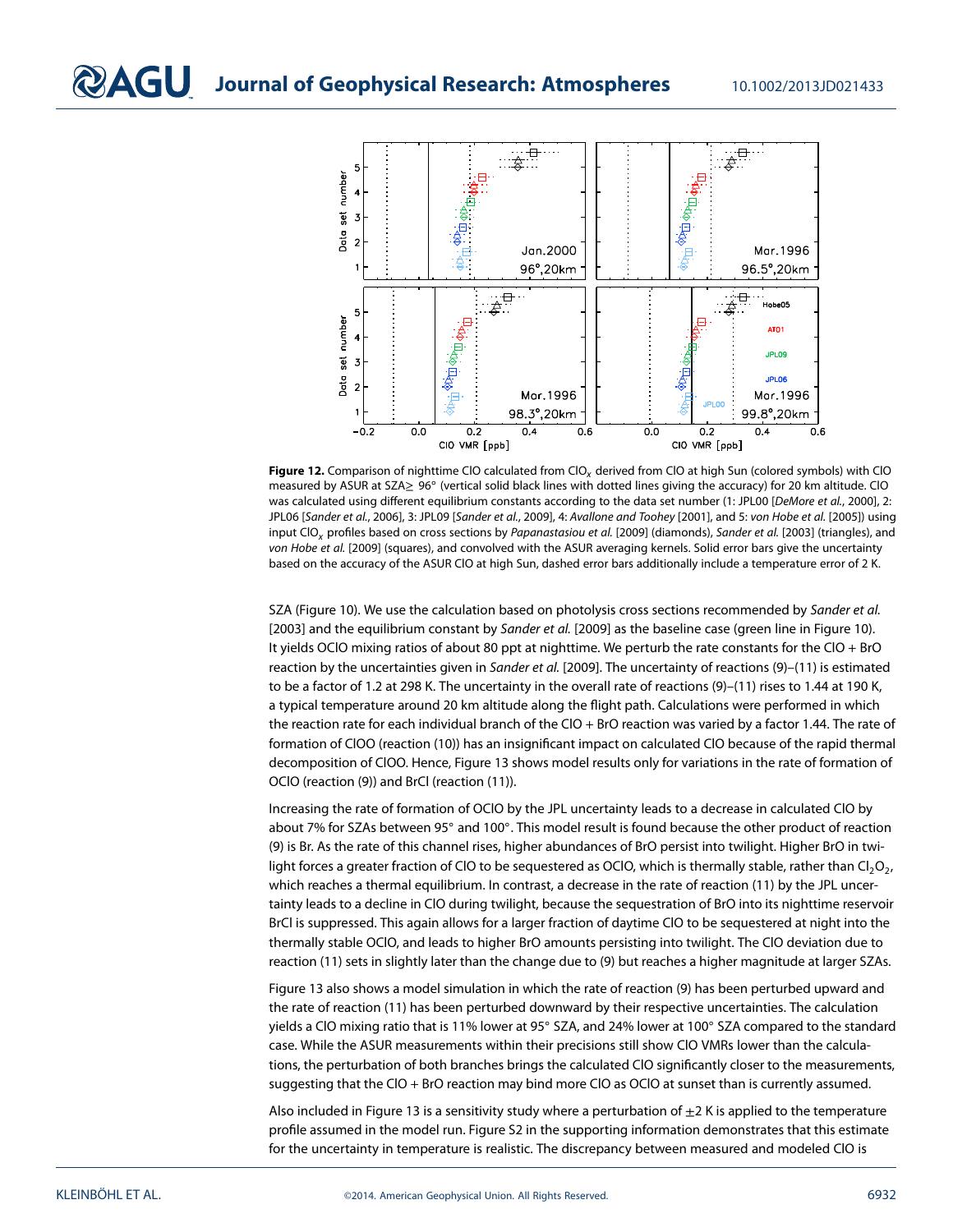

<span id="page-17-0"></span>**Figure 13.** (top) Modeled ClO mixing ratios for the sunset flight on 25 February 1997 at 20 km altitude, convolved with the ASUR averaging kernels. Calculations were done with photolysis cross sections in Sander et al. [2003] and ClO-dimer equilibrium and ClO + BrO rate constants in Sander et al. [2009] (green). The ClO + BrO rate constant was varied by its uncertainty downward in the branch forming OClO (light blue), upward in the branch forming OClO (yellow), downward in the branch forming BrCl (blue), and upward in the branch forming BrCl (red). Also shown is an upward perturbation in the OClO branch combined with a downward perturbation in the BrCl branch (brown). The black line shows the ClO measured by ASUR, with the solid error bars giving the precision and the dotted error bars giving the accuracy. (bottom) Percentage difference in ClO VMR between the standard case and the different perturbations to the ClO + BrO reaction. The color coding is identical to the top plot. The green lines show the effect on ClO of a  $\pm$ 2 K T uncertainty (dotted and dashed lines) and the effect on ClO of wind moving an air parcel along a predominantly west to east trajectory, which is simulated by assuming a 20 h day in the model (dash-dotted line).

considerably larger than the uncertainty attributed to a  $\pm 2$  K error in temperature. Nonetheless, the sensitivity to temperature is important as it is comparable in magnitude to some of the suggested perturbations to the governing rate constants. Air parcel trajectory simulations conducted for the February 1997 flight suggest that the wind was essentially in the west to east direction, compressing the length of the day by about 15% compared to a stationary observer. This effect was simulated by assuming a 20 h day in the model instead of a 24 h day. The result is shown by the green dash-dotted line in Figure [13.](#page-17-0) The calculated abundance of ClO is ∼10% higher after sunset compared to the stationary simulation. This moves the model result further away from the measured ClO values, underlining the relevance of the discrepancy between the measurement and the model result.

A concern with the current analysis could be the introduction of nitrogen oxides ( $NO<sub>x</sub>$ ) at the sunset transition, which could influence the decrease of ClO. Pierce et al. [1997] reported observations by the Halogen Occultation Experiment that show  $NO<sub>x</sub>$  levels around 1 ppb in the Arctic vortex in late-March 1997. The trend of about 1 ppb/month they derived during this season suggests that  $NO<sub>x</sub>$  levels should still have been very low during the time of the ASUR measurement. If low levels of  $NO<sub>x</sub>$  were present,  $NO<sub>2</sub>$  would quickly react with ClO, forming CINO $_3$ , the diurnal variation of which is very small in the lower stratosphere. The main source of  $NO<sub>x</sub>$  is the photolysis of  $HNO<sub>3</sub>$ , which is very slow, such that any  $NO<sub>x</sub>$  would be introduced slowly and is hence unlikely to influence the decrease of ClO. Short-lived reservoirs of  $NO<sub>xy</sub>$  e.g., HNO<sub>4</sub>, have the potential to influence the decrease of ClO as they photolyze more rapidly. We considered  $HNO<sub>4</sub>$  measured by MkIV in March 2000, which is the closest mea-

surement available in terms of region and season. Levels of HNO<sub>4</sub> were found to be in the order of 30 ppt in the lower stratosphere, suggesting that it did not have a significant influence as a source of  $NO<sub>x</sub>$ .

Our suggestion that the yield of BrCl from CIO  $+$  BrO lies at the lower limit of the kinetics uncertainty is at odds with findings of Canty et al. [2005] and Butz et al. [2007]. Canty et al. [2005] showed an analysis of nighttime OClO that could only be reconciled with a simulation that placed the BrCl yield at its upper limit, whereas Butz et al. [2007] showed twilight observations of OClO that are simulated well by a model using the recommended baseline yield for BrCl. In situ measurements have shown significant amounts of BrO in the activated vortex at twilight [Avallone and Toohey, 2001] but no BrO in darkness [Toohey et al., 1990]. Avallone and Toohey [2001] suggested the weakly bound adduct BrOOCl as a temporary reservoir of BrO, which has been studied theoretically but not in the laboratory. The dissociation of BrOOCl could lead to an increased availability of BrO in twilight, which in turn would allow a larger fraction of ClO to be sequestered as OClO, hence lowering ClO in twilight. The details of this process, and whether it would allow a reconciliation of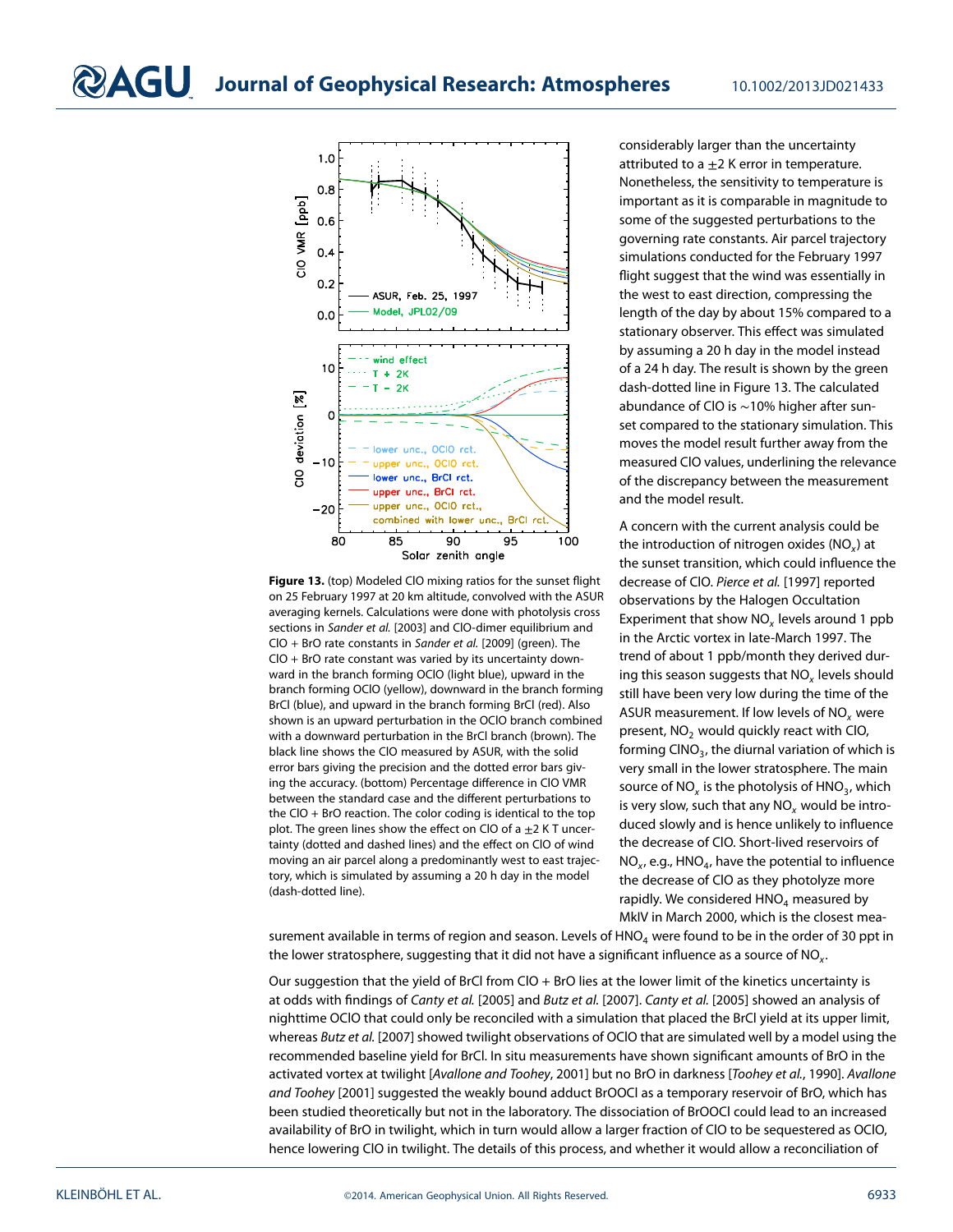the above findings, would be determined by the thermal and photolytical stability of BrOOCl. This points to a need for more work in this area, in particular laboratory measurements of BrOOCl and simultaneous measurements of ClO, BrO, and OClO in the atmosphere during the day to night transition.

#### <span id="page-18-0"></span>**4. Conclusions**

Significant differences exist between various laboratory measurements of the absorption cross sections of ClO-dimer, and the rate constant controlling the thermal equilibrium between ClO-dimer and ClO. Uncertainties in the ClO-dimer cross section have a strong effect on the calculations of stratospheric ozone loss in the winter polar regions [e.g., von Hobe et al., 2007; Kawa et al., 2009; SPARC, 2009]. We constrain the plausibility of these parameters by measuring ClO across the terminator in the activated Arctic polar vortex.

ClO-dimer absorption cross sections leading to fast photolysis frequencies such as Burkholder et al. [1990] or Papanastasiou et al. [2009] give ClO<sub>y</sub> mixing ratios that overlap with our estimated range of available Cl<sub>y</sub>.  $ClO<sub>x</sub>$  values based on the recent cross-section measurements by Young et al. [2014] are higher than the ones calculated based on Papanastasiou et al. [2009] but are still within the Cl<sub>y</sub> range for some of the conditions considered. Photolysis frequencies based on cross sections by von Hobe et al. [2009] and Huder and DeMore [1995] lead to ClO<sub>y</sub> values that are higher than the available Cl<sub>y</sub>. ClO<sub>y</sub> values calculated with cross sections by Pope et al. [2007] have to be considered unrealistically large given our present understanding of chlorine chemistry, as suggested by previous studies [e.g., Chen et al., 2009; Papanastasiou et al., 2009; Kremser et al., 2011; Suminska-Ebersoldt et al., 2012].

Scaling the ClO-dimer absorption cross sections considered here to the absolute measurements at 248 nm reported by Lien et al. [2009] leads to faster photolysis of  $Cl_2O_2$  and a reduction in the amount of ClO<sub>x</sub>. Using the absolute cross section measured by Lien et al. [2009] at 248 nm to scale the cross-section spectra reduces the ClO<sub>x</sub> values calculated with the JPL 2002 recommendation such that they overlap with the available Cl<sub>y</sub>. Recent work by Suminska-Ebersoldt et al. [2012] suggests photolysis frequencies between the ones resulting from cross sections by Papanastasiou et al. [2009] and von Hobe et al. [2009] scaled to Lien09. Our results show that the fast photolysis frequencies in the range suggested by Suminska-Ebersoldt et al. [2012] are plausible; however, cross sections by von Hobe et al. [2009], Huder and DeMore [1995], and Pope et al. [2007] still produce ClO<sub>x</sub> values that are higher than the available Cl<sub>y</sub>, even when these cross sections are scaled to Lien09. The latest version of the kinetics evaluation by the Jet Propulsion Laboratory [Sander et al., 2011] now recommends the cross sections by Papanastasiou et al. [2009] for use in kinetic studies. Our results support this recommendation.

Calculations with equilibrium constants published in the JPL kinetics evaluation of the last few years all give good agreement with observed nighttime mixing ratios of ClO. The equilibrium constant estimated by von Hobe et al. [2005] yields nighttime ClO values that are higher than observed. This is in agreement with the analysis of nighttime CIO at cold temperatures reported by Berthet et al. [2005], which also concluded that the introduction of K<sub>eq</sub> given by von Hobe et al. [2005] at temperatures below ∼200 K leads to an overestimation of ClO in their model. Results based on nighttime ClO data from the Microwave Limb Sounder on EOS-Aura [Santee et al., 2010] suggest an equilibrium constant in agreement with Avallone and Toohey [2001] and close to the ones recommended in the JPL kinetics evaluations of the recent years [Sander et al., 2006, 2009]. Our analysis largely supports this conclusion.

To study the influence of the reaction of ClO + BrO on the ClO VMR at sunset, we performed calculations that varied the rates of each branch of this reaction by the uncertainty given in Sander et al. [2009]. We find that the agreement with measurements is improved by increasing the rate of the branch-forming OClO and by decreasing the rate of the branch-forming BrCl, suggesting that the ClO + BrO reaction may bind more ClO as OClO at sunset than currently assumed.

#### **References**

Avallone, L. M., and D. W. Toohey (2001), Tests of halogen photochemistry using in situ measurements of ClO and BrO in the lower polar stratosphere, J. Geophys. Res., 106, 10,411–10,421.

Berthet, G., P. Ricaud, F. Lefèvre, E. Le Flochmoën, J. Urban, B. Barret, N. Lautié, E. Dupuy, J. De La Noë, and D. Murtagh (2005), Nighttime chlorine monoxide observations by the Odin satellite and implications for the ClO/Cl<sub>2</sub>O<sub>2</sub> equilibrium, Geophys. Res. Lett., 32, L11812, doi[:10.1029/2005GL022649.](http://dx.doi.org/10.1029/2005GL022649)

Bloss, W. J., S. L. Nickolaisen, R. J. Salawitch, R. R. Friedl, and S. P. Sander (2001), Kinetics of the ClO self-reaction and 210 nm absorption cross-section of the ClO dimer, J. Phys. Chem., 105, 11,226–11,239.

#### **Acknowledgments**

We are grateful to H. Bremer and M. Sinnhuber for their contributions to data acquisition and retrieval of ASUR data. We would like to acknowledge V. Eyring for performing initial analyses of the flights from 1996 and 1997, and we would like to thank Y. Tijani for re-integrating the ASUR measurements of the 1996/1997 flights. We are grateful to K. Künzi for providing the opportunity to perform measurements with ASUR on board of research aircraft. We also thank G. Näveke, N. Whyborn, H. Golstein, and H. Schaeffer for their excellent technical support prior to and during the ASUR aircraft campaigns. We are thankful to R. M. Stimpfle, D. M. Wilmouth, and J. G. Anderson for providing their ClO and  $CINO<sub>3</sub>$  measurements from the ER-2 via the NASA ESPO archive. We thank the aircraft crew of the DLR Falcon for their support during the 1996/1997 campaigns. We are grateful for the opportunity to participate on board the NASA DC-8 during SOLVE and thank the aircraft crew for their support. We want to express our gratitude to J.-F. L. Blavier, D. Petterson, and J. Landeros for their contributions to the balloon flight from Esrange. We thank NASA CSBF for performing the balloon launch and for their support during the campaign. We acknowledge GMAO and NCEP for providing meteorological analyses. T. Canty and R. Salawitch appreciate support from the Atmospheric Composition, Modeling, and Analysis Program of the National Aeronautics and Space Administration. Work at the Jet Propulsion Laboratory, California Institute of Technology, is performed under a contract with the National Aeronautics and Space Administration.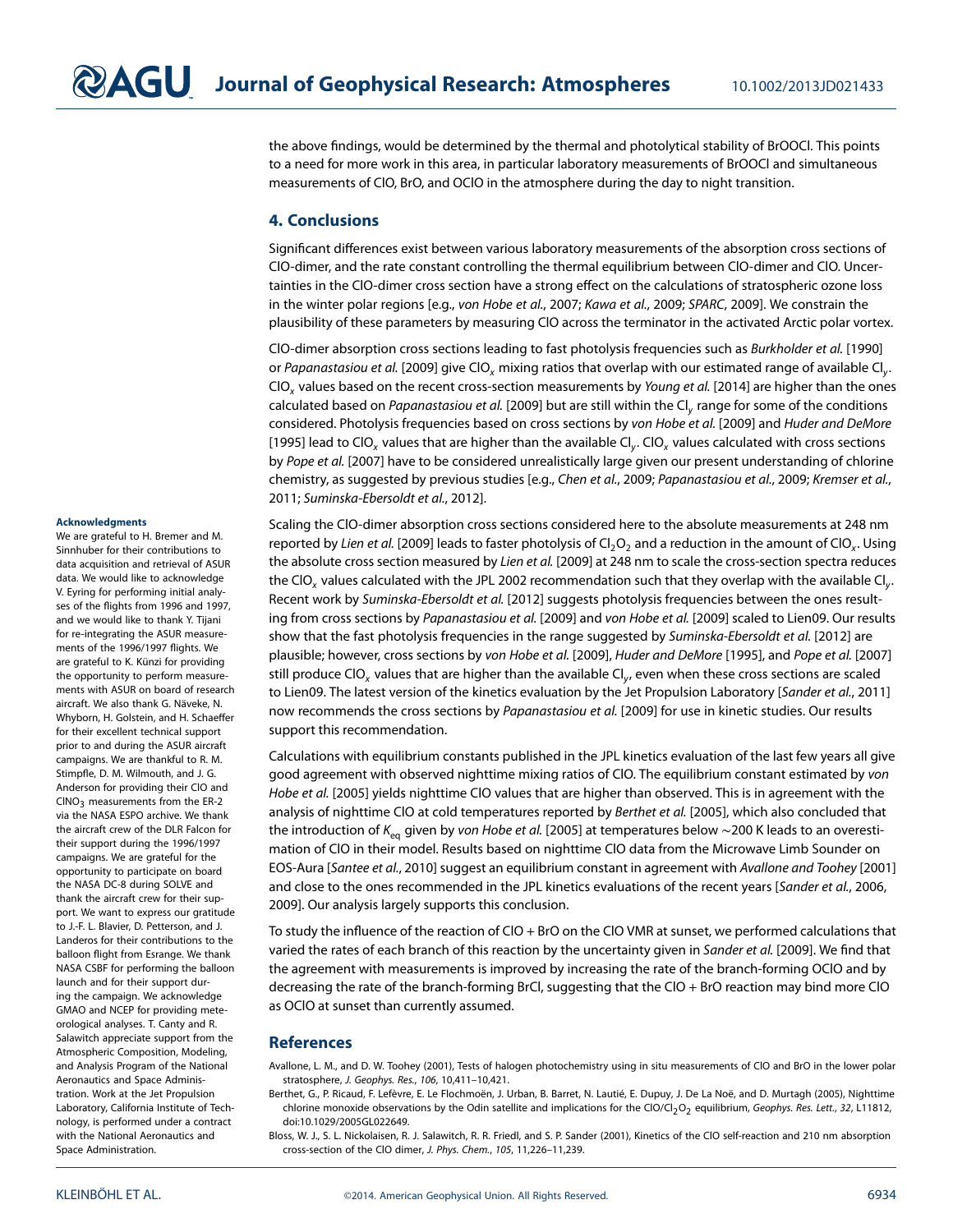Bremer, H., M. von König, A. Kleinböhl, H. Küllmann, K. Künzi, K. Bramstedt, J. P. Burrows, K.-U. Eichmann, M. Weber, and A. P. H. Goede (2002), Ozone depletion observed by ASUR during the Arctic winter 1999/2000, J. Geophys. Res., 107(D20), 8277, doi[:10.1029/2001JD000546.](http://dx.doi.org/10.1029/2001JD000546)

Brune, W. H., D. W. Toohey, J. G. Anderson, and K. R. Chan (1990), In situ observations of ClO in the Arctic stratosphere: ER-2 aircraft results from 59◦N to 80◦N latitude, Geophys. Res. Lett., 17, 505–508.

Burkholder, J. B., J. J. Orlando, and C. J. Howard (1990), Ultraviolet absorption cross-sections of Cl<sub>2</sub>O<sub>2</sub> between 210 and 410 nm, J. Phys. Chem., 94, 687–695.

Butz, A., H. Bösch, C. Camy-Peyret, M. Dorf, A. Engel, S. Payan, and K. Pfeilsticker (2007), Observational constraints on the kinetics of the ClO-BrO and ClO-ClO ozone loss cycles in the Arctic winter stratosphere, Geophys. Res. Lett., 34, L05801, doi[:10.1029/2006GL028718.](http://dx.doi.org/10.1029/2006GL028718)

Canty, T., et al. (2005), Nighttime OClO in the winter arctic vortex, J. Geophys. Res., 110, D01301, doi[:10.1029/2004JD005035.](http://dx.doi.org/10.1029/2004JD005035) Chen, H.-Y., C.-Y. Lien, W.-Y. Lin, Y. T. Lee, and J. J. Lin (2009), UV absorption cross sections of ClOOCl are consistent with ozone degradation models, Science, 324, 781–784.

Chipperfield, M. P., W. Feng, and M. Rex (2005), Arctic ozone loss and climate sensitivity: Updated three-dimensional model study, Geophys. Res. Lett, 32, L11813, doi[:10.1029/2005GL022674.](http://dx.doi.org/10.1029/2005GL022674)

Coffey, M. T., W. G. Mankin, J. W. Hannigan, and G. C. Toon (2002), Airborne spectroscopic observations of chlorine activation and den-itrification of the 1999/2000 winter Arctic stratosphere during SOLVE, J. Geophys. Res., 107(D5), 8303, doi[:10.1029/2001JD001085,](http://dx.doi.org/10.1029/2001JD001085) [printed 108(D5), 2003].

Cox, R. A., and G. Hayman (1988), The stability and photochemistry of the dimers of the ClO radical and implications for Antarctic ozone depletion, Nature, 332, 796–800.

DeMore, W. B., et al. (2000), Chemical kinetics and photochemical data for use in stratospheric modeling, Tech. Rep. 00-3, Jet Propul. Lab., Pasadena, Calif.

- Dorf, M., J. H. Butler, A. Butz, C. Camy-Peyret, M. P. Chipperfield, L. Kritten, S. A. Montzka, B. Simmes, F. Weidner, and K. Pfeilsticker (2006), Long-term observations of stratospheric bromine reveal slow down in growth, Geophys. Res. Lett., 33, L24803, doi[:10.1029/2006GL027714.](http://dx.doi.org/10.1029/2006GL027714)
- Drdla, K., and R. Müller (2012), Temperature thresholds for chlorine activation and ozone loss in the polar stratosphere, Ann. Geophys., 30, 1055–1073.
- Eyring, V. (1999), Model studies on the Arctic stratospheric chemistry compared to measurements, Reports on Polar Research, Alfred-Wegener-Institute for Polar and Marine Research, Bremerhaven, Germany.

Friedl, R. R., and S. P. Sander (1989), Kinetics and product studies of the reaction ClO + BrO using discharge-flow mass spectrometry, J. Phys. Chem., 93, 4756–4764.

Frieler, K., M. Rex, R. J. Salawitch, T. Canty, M. Streibel, R. M. Stimpfle, K. Pfeilsticker, M. Dorf, D. K. Weisenstein, and S. Godin-Beekmann (2006), Toward a better quantitative understanding of polar stratospheric ozone loss, Geophys. Res. Lett, 33, L10812, doi[:10.1029/2005GL025466.](http://dx.doi.org/10.1029/2005GL025466)

Greenblatt, J. B., et al. (2002), Tracer-based determination of vortex descent in the 1999/2000 Arctic winter, J. Geophys. Res., 107(D20), 8279, doi[:10.1029/2001JD000937.](http://dx.doi.org/10.1029/2001JD000937)

Hanson, D., and K. Mauersberger (1988), Laboratory studies of the nitric acid trihydrate: Implications for the south polar stratosphere, Geophys. Res. Lett., 15, 855–858.

Huder, K. J., and W. B. DeMore (1995), Absorption cross sections of the ClO dimer, J. Phys. Chem., 99, 3905–3908.

Jin, B., I.-C. Chen, W.-T. Huang, C.-Y. Lien, N. Guchhait, and J. J. Lin (2010), Photodissociation cross section of ClOOCl at 330 nm, J. Phys. Chem., 114, 4791–4797.

Jonsson, A. (2006), Modelling the middle atmosphere and its sensitivity to climate change, PhD thesis, Stockholm Univ., Sweden.

- Kawa, S. R., D. W. Fahey, L. E. Heidt, W. H. Pollock, S. Solomon, D. E. Anderson, M. Loewenstein, M. H. Proffitt, J. J. Margitan, and K. R. Chan (1992), Photochemical partitioning of the reactive nitrogen and chlorine reservoirs in the high-latitude stratosphere, J. Geophys. Res., 97, 7905–7923.
- Kawa, S. R., R. S. Stolarski, P. A. Newman, A. R. Douglass, M. Rex, D. J. Hofmann, M. L. Santee, and K. Frieler (2009), Sensitivity of polar stratospheric ozone loss to uncertainties in chemical reaction kinetics, Atmos. Chem. Phys., 9, 8651–8660.

Khosravi, M., et al. (2013), Diurnal variation of stratospheric HOCl, ClO and HO<sub>2</sub> at the equator: Comparison of 1-D model calculations with measurements of satellite instruments, Atmos. Chem. Phys., 13, 7587–7606.

Kivi, R., E. Kyrö, T. Turunen, N. R. P. Harris, P. von der Gathen, M. Rex, S. B. Andersen, and I. Wohltmann (2007), Ozonesonde observations in the Arctic during 1989-2003: Ozone variability and trends in the lower stratosphere and free troposphere, J. Geophys. Res., 112, D08306, doi[:10.1029/2006JD007271.](http://dx.doi.org/10.1029/2006JD007271)

Kleinböhl, A., et al. (2002), Vortexwide denitrification of the Arctic polar stratosphere in winter 1999/2000 determined by remote observations, J. Geophys. Res., 107(D5), 8305, doi[:10.1029/2001JD001042,](http://dx.doi.org/10.1029/2001JD001042) [printed 108(D5), 2003].

Koppers, G. A. A., and D. P. Murtagh (1996), Model studies of the influence of  $O_2$  photodissociation parametrizations in the Schumann-Runge bands on ozone related photolysis on the upper atmosphere, Ann. Geophys., 14, 68–79.

Kremser, S., et al. (2011), Retrievals of chlorine chemistry kinetic parameters from Antarctic ClO microwave radiometer measurements, Atmos. Chem. Phys., 11, 5183–5193.

Lien, C.-Y., W.-Y. Lin, H.-Y. Chen, W.-T. Huang, B. Jin, I.-C. Chen, and J. J. Lin (2009), Photodissociation cross sections of ClOOCl at 248.4 and 266 nm, J. Chem. Phys., 131, 174,301, do[i:10.1063/1.3257682.](http://dx.doi.org/10.1063/1.3257682)

Madronich, S. (1993), The atmosphere and UV-B radiation at ground level, in Environmental UV Photobiology, edited by A. R. Young et al., pp. 345–377, Plenum Press, New York.

McElroy, M. B., R. J. Salawitch, S. C. Wofsy, and J. A. Logan (1986), Reductions of Antarctic ozone due to synergistic interactions of chlorine and bromine, Nature, 321, 759–762.

McGrath, M. P., K. C. Clemitshaw, F. S. Rowland, and W. J. Hehre (1988), Thermochemical stabilities and vibrational spectra of isomers of the chlorine oxide dimer, Geophys. Res. Lett., 15, 883–886.

Meier, R. R., D. E. Anderson Jr., and M. Nicolet (1982), Radiation field in the troposphere and stratosphere from 240–1000 nm - I. General analysis, Planet. Space Sci., 30, 923–933.

Molina, L. T., and M. J. Molina (1987), Production of Cl<sub>2</sub>O<sub>2</sub> from the self-reaction of the ClO radical, J. Phys. Chem., 91, 433-436.

Montzka, S. A., R. C. Myers, J. H. Butler, J. W. Elkins, L. T. Lock, A. D. Clarke, and A. H. Goldstein (1999), Present and future trends in the atmospheric burden of ozone-depleting halogens, Nature, 398, 690–694.

Nickolaisen, S. L., R. R. Friedl, and S. P. Sander (1994), Kinetics and mechanism of the ClO+ClO reaction/pressure and temperature dependecies of the bimolecular and termolecular channels and thermal decomposition of chlorine peroxide, J. Phys. Chem., 98, 155–169.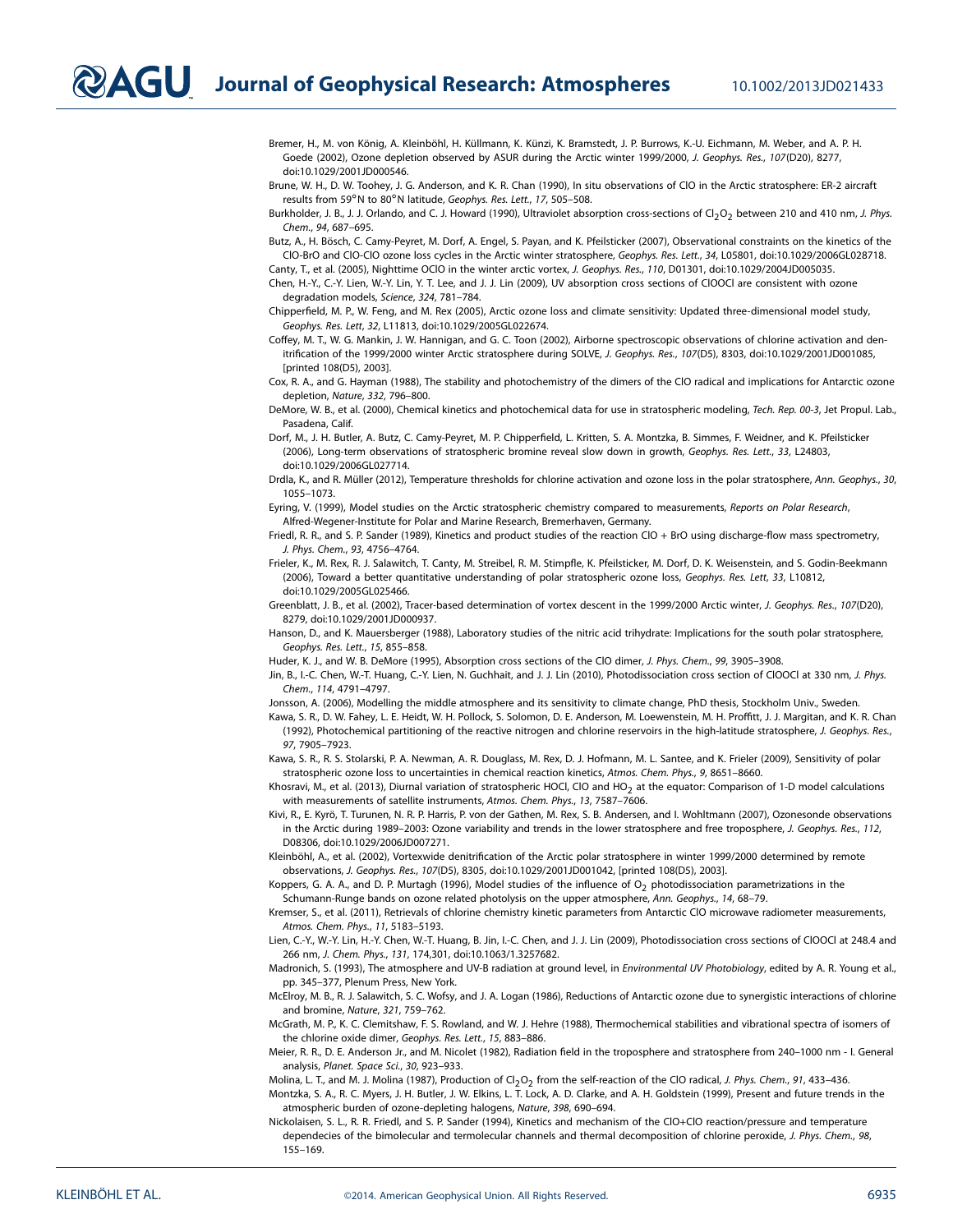**DAGU** Journal of Geophysical Research: Atmospheres 10.1002/2013JD021433

Nicolet, M., and R. Kennes (1986), Aeronomic problems of the molecular oxygen photodissociation I. The O<sub>2</sub> Herzberg continuum, Planet. Space Sci., 34, 1043–1059.

O'Doherty, S., et al. (2004), Rapid growth of hydrofluorocarbon 134a, and hydrochlorofluorocarbons 141b, 142b and 22 from Advanced Global Atmospheric Gases Experiment AGAGE observations at Cape Grim, Tasmania, and Mace Head, Ireland, J. Geophys. Res., 109, D06310, doi[:10.1029/2003JD004277.](http://dx.doi.org/10.1029/2003JD004277)

Papanastasiou, D. K., V. C. Papadimitriou, D. W. Fahey, and J. B. Burkholder (2009), UV absorption spectrum of the ClO dimer (Cl<sub>2</sub>O<sub>2</sub>) between 200 and 420 nm, J. Phys. Chem., 113, 13,711–13,726.

Pierce, R. B., T. D. Fairlie, E. E. Remsberg, Russel III, J. M., and W. L. Grose (1997), HALOE observations of the Arctic vortex during the 1997 spring: Horizontal structure in the lower stratosphere, Geophys. Res. Lett., 24, 2701–2704.

Pierson, J. M., K. A. McKinney, D. W. Toohey, U. Schmidt, A. Engel, J. Margitan, and P. A. Newman (1999), An investigation of ClO photochemistry in the chemically perturbed Arctic vortex, J. Atmos. Chem., 32, 61-81.

Plenge, J., S. Kühl, B. Vogel, R. Müller, F. Stroh, M. von Hobe, R. Flesch, and E. Rühl (2005), Bond strength of chlorine peroxide, J. Phys. Chem., 109, 6730–6734.

Pope, F. D., J. C. Hansen, K. D. Bayes, R. R. Friedl, and S. P. Sander (2007), The ultraviolet absorption spectrum of chlorine peroxide, ClOOCl, J. Phys. Chem., 111, 4322–4332.

Randel, W. J. (1987), Global atmospheric circulation statistics, 1000-1 mb, Tech. Rep. NCAR/TN-295+STR, Natl. Cent. for Atmos. Res., Boulder, Colo.

Rex, M., et al. (2002), Chemical depletion of Arctic ozone in winter 1999/2000, J. Geophys. Res., 107 (D20), 8276, doi[:10.1029/2001JD000533.](http://dx.doi.org/10.1029/2001JD000533)

Rodgers, C. D. (2000), Inverse Methods for Atmospheric Sounding, World Scientific, Singapore.

Salawitch, R. J., S. C. Wofsy, and M. B. McElroy (1988), Chemistry of OCIO in the Antarctic stratosphere: Implications for bromine, Planet. Space Sci., 36, 213–224.

Salawitch, R. J., et al. (2002), Chemical loss of ozone during the Arctic winter of 1999/2000: An analysis based on balloon-borne observations, J. Geophys. Res., 107(D20), 8269, doi[:10.1029/2001JD000620.](http://dx.doi.org/10.1029/2001JD000620)

Sander, S. P., et al. (2003), Chemical kinetics and photochemical data for use in atmospheric studies, Tech. Rep. 02-25, Jet Propul. Lab., Pasadena, Calif.

Sander, S. P., et al. (2006), Chemical kinetics and photochemical data for use in atmospheric studies, Tech. Rep. 06-2, Jet Propul. Lab., Pasadena, Calif.

Sander, S. P., et al. (2009), Chemical kinetics and photochemical data for use in atmospheric studies, Tech. Rep. 09-31, Jet Propul. Lab., Pasadena, Calif.

Sander, S. P., et al. (2011), Chemical kinetics and photochemical data for use in atmospheric studies, Tech. Rep. 10-06, Jet Propul. Lab., Pasadena, Calif.

Santee, M. L., G. L. Manney, W. G. Read, L. Froidevaux, and J. W. Waters (1996), Polar vortex conditions during the 1995–96 Arctic winter: MLS CIO and HNO<sub>3</sub>, Geophys. Res. Lett., 23, 3207-3210.

Santee, M. L., G. L. Manney, L. Froidevaux, R. W. Zurek, and J. W. Waters (1997), MLS observations of CIO and HNO<sub>3</sub> in the 1996–97 Arctic polar vortex, Geophys. Res. Lett., 24, 2713–2716.

Santee, M. L., S. P. Sander, N. J. Livesey, and L. Froidevaux (2010), Constraining the chlorine monoxide (ClO)/chlorine peroxide (ClOOCl) equilibrium constant from Aura Microwave Limb Sounder measurements of nighttime CIO, Proc. Natl. Acad. Sci. U.S.A., 107, 6588-6593, doi[:10.1073/pnas.0912659107.](http://dx.doi.org/10.1073/pnas.0912659107)

Schoeberl, M. R., and L. C. Sparling (1995), Trajectory modeling, in Diagnostic Tools in Atmospheric Physics, Proc. Int. Sch. Phys. Enrico Fermi, vol. 124, edited by G. Fiocco and G. Visconti, pp. 289–305, IOS Press, Amsterdam.

Schofield, R., et al. (2008), Polar stratospheric chlorine kinetics from a self-match flight during SOLVE-II/EUPLEX, Geophys. Res. Lett., 35, L01807, doi[:10.1029/2007GL031740.](http://dx.doi.org/10.1029/2007GL031740)

Shindell, D. T., and R. L. deZafra (1996), Chlorine monoxide in the Antarctic spring vortex: 2. A comparison of measured and modeled diurnal cycling over McMurdo Station, 1993, J. Geophys. Res., 101, 1475–1487.

Solomon, S., R. R. Garcia, F. S. Rowland, and D. J. Wuebbles (1986), On the depletion of Antarctic ozone, Nature, 321, 755–758.

Stratospheric Processes and their Role in Climate (SPARC) (2009), The role of halogen chemistry in polar stratospheric ozone depletion, Tech. Rep., Stratospheric Processes and their Role in Climate Project, Cambridge.

Stimpfle, R. M., D. M. Wilmouth, R. J. Salawitch, and J. G. Anderson (2004), First measurements of ClOOCl in the stratosphere: The coupling of ClOOCl and ClO in the Arctic polar vortex, J. Geophys. Res., 109, D03301, doi[:10.1029/2003JD003811.](http://dx.doi.org/10.1029/2003JD003811)

Suminska-Ebersoldt, O., et al. (2012), ClOOCl photolysis at high solar zenith angles: Analysis of the RECONCILE self-match flight, Atmos. Chem. Phys., 12, 1353–1365.

Toohey, D. W., J. G. Anderson, W. H. Brune, and K. R. Chan (1990), In situ measurements of BrO in the Arctic stratosphere, Geophys. Res. Lett., 17, 513–516.

Toon, G. C. (1991), The JPL Mk IV interferometer, Opt. Photonics News, 2, 19–21.

Tripathi, O. P., et al. (2006), High resolution simulation of recent Arctic and Antarctic stratospheric chemical ozone loss compared to observations, J. Atmos. Chem., 55, 205–226.

Urban, J. (1998), Measurements of the stratospheric trace gases CIO, HCl, O<sub>3</sub>, N<sub>2</sub>O, H<sub>2</sub>O, and OH using airborne submm-wave radiometry at 650 and 2500 GHz, Reports on Polar Research, Alfred-Wegener-Institute for Polar and Marine Research, Bremerhaven, Germany.

Vogel, B., J.-U. Grooß, R. Müller, T. Deshler, D. S. Karhu, J. McKenna, M. Müller, D. Toohey, G. C. Toon, and F. Stroh (2002), Vertical profiles of activated CIO and ozone loss in the Arctic vortex in January and March, 2000: In situ observations and model simulations, J. Geophys. Res., 107(D22), 8334, do[i:10.1029/2002JD002564,](http://dx.doi.org/10.1029/2002JD002564) [printed 108(D5), 2003].

Vömel, H., D. W. Toohey, T. Deshler, and C. Kröger (2001), Sunset observations of ClO in the Arctic polar vortex and implications for ozone loss, Geophys. Res. Lett., 28, 4183–4186.

von Hobe, M., J.-U. Grooß, S. Müller, R. Hrechanyy, U. Winkler, and F. Stroh (2005), A re-evaluation of the ClO/Cl<sub>2</sub>O<sub>2</sub> equilibrium constant based on stratospheric in-situ observations, Atmos. Chem. Phys., 5, 693–702.

von Hobe, M., R. J. Salawitch, T. Canty, H. Keller-Rudek, G. K. Moortgat, J.-U. Grooß, R. Müller, and F. Stroh (2007), Understanding the kinetics of the ClO dimer cycle, Atmos. Chem. Phys., 7, 3055–3069.

von Hobe, M., F. Stroh, H. Beckers, T. Benter, and H. Willner (2009), The UV/Vis absorption spectrum of matix-isolated dichlorine peroxide, ClOOCl, Phys. Chem. Chem. Phys., 11, 1571–1580.

von König, M. (2001), Chlorine Activation and PSC Formation in the Arctic Stratosphere, Berichte aus dem Institut für Umweltphysik, Universität Bremen, Logos Verlag, Berlin, Germany.